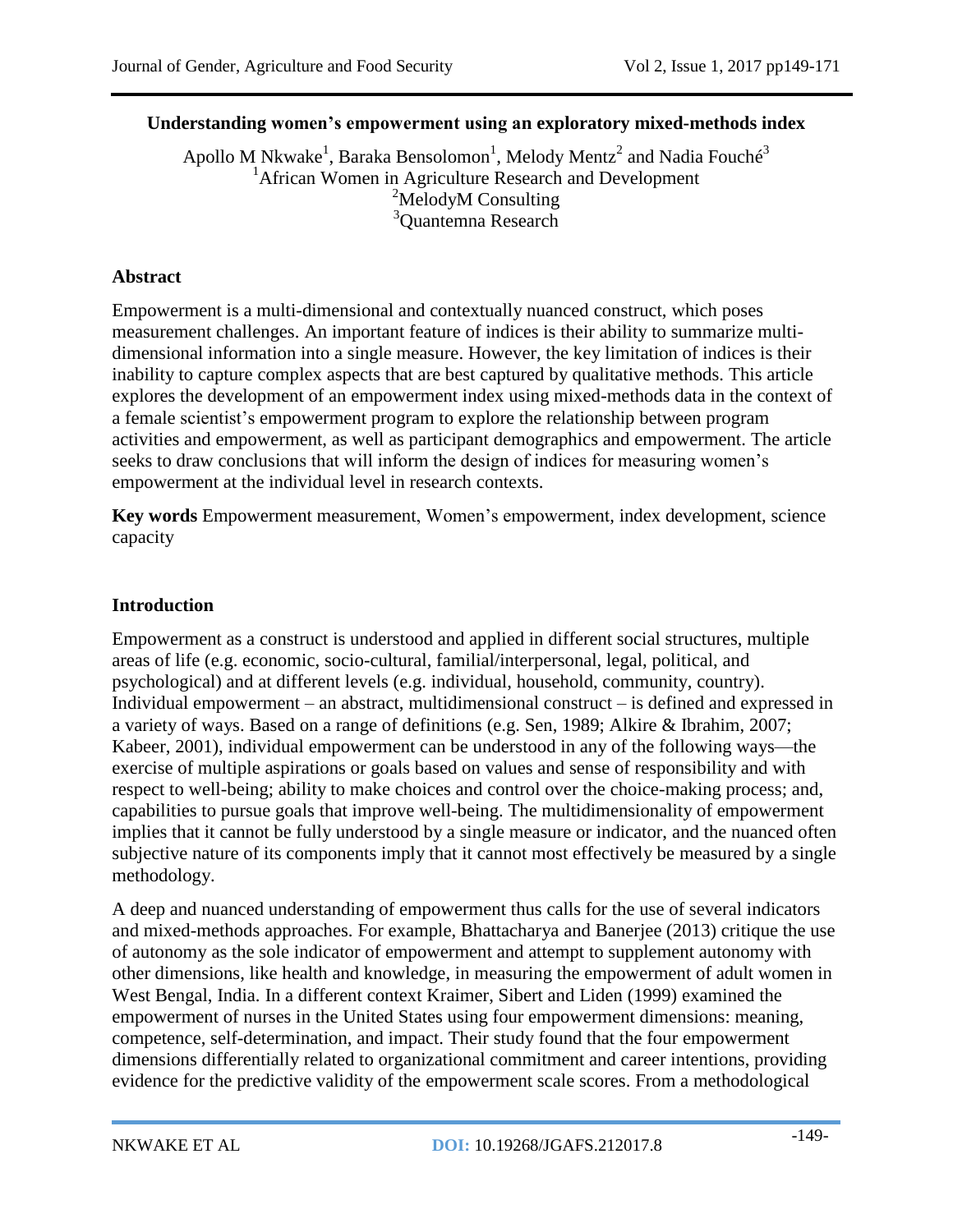perspective, Pereznieto and Taylor (2014) reviewed 70 evaluations of development interventions that had direct or indirect impacts on the economic empowerment of women and girls. In concluding their review, they recommended the use of mixed (quantitative and qualitative) methods to assess economic empowerment comprehensively and the use of multiple relevant indicators to measure the economic empowerment of women and girls.

These complexities present measurement challenges to programs working to enhance empowerment, including the empowerment of individuals. Overcoming these challenges through rigorous yet innovative approaches to measurement and analysis of empowerment outcomes is necessary for such programs to demonstrate their value and impact.

It is within this context that the African Women in Agricultural Research and Development (AWARD) program decided to develop and test an empowerment index based on its vast mixedmethods database as an exploratory exercise to investigate the potential value of using an index to understand the contribution of program activities to empowerment and to differentiate the value of the program offerings to different subgroups in the program.

The AWARD Program was conceptually designed based on a portfolio of successful activities initiated and managed by the former Gender and Diversity Program of the Consultative Group for International Agricultural Research (CGIAR). The program is a custom-made two-year career development program for female scientists working in agricultural research and development, comprising of three key components namely; science, mentoring and leadership development. The program offers a range of activities, including formal training, a personal mentor and the opportunity to join a professional association, attend a scientific conference during the fellowship period. Fellows with a Master's or Doctoral degree are also afforded the opportunity to compete for a limited number of advanced scientific placements (with the option of either a short intensive course, or a longer placement of three to six months).

This article explores the development of this exploratory empowerment index and provides a set of analyses to investigate the potential usefulness of the index within the program to assess the impact of various programmatic activities on empowerment. The article also provides reflections on the usefulness of mixed-methods data for index development.

### **Literature Review**

### *The value of indices and their shortcomings*

An indicator is a quantitative or a qualitative measure derived from data points that can be used to demonstrate relative position. When evaluated at regular intervals, an indicator can point out the direction of change across different units and through time (OECD, 2008).

A composite indicator is formed when individual indicators are compiled into a single measure based on an underlying model. Composite indicators typically measure multidimensional concepts that cannot be captured by a single indicator e.g. resilience, competitiveness or empowerment (OECD, 2008). Constructed as a mathematical model, indices rely on complex calculations using statistical tools. Sets of individual indicators in an index are weighted based on their importance with indicators of higher importance assigned more weight and vice versa. Experts determine weighted values of the various indicators in an index (Pintér 2013).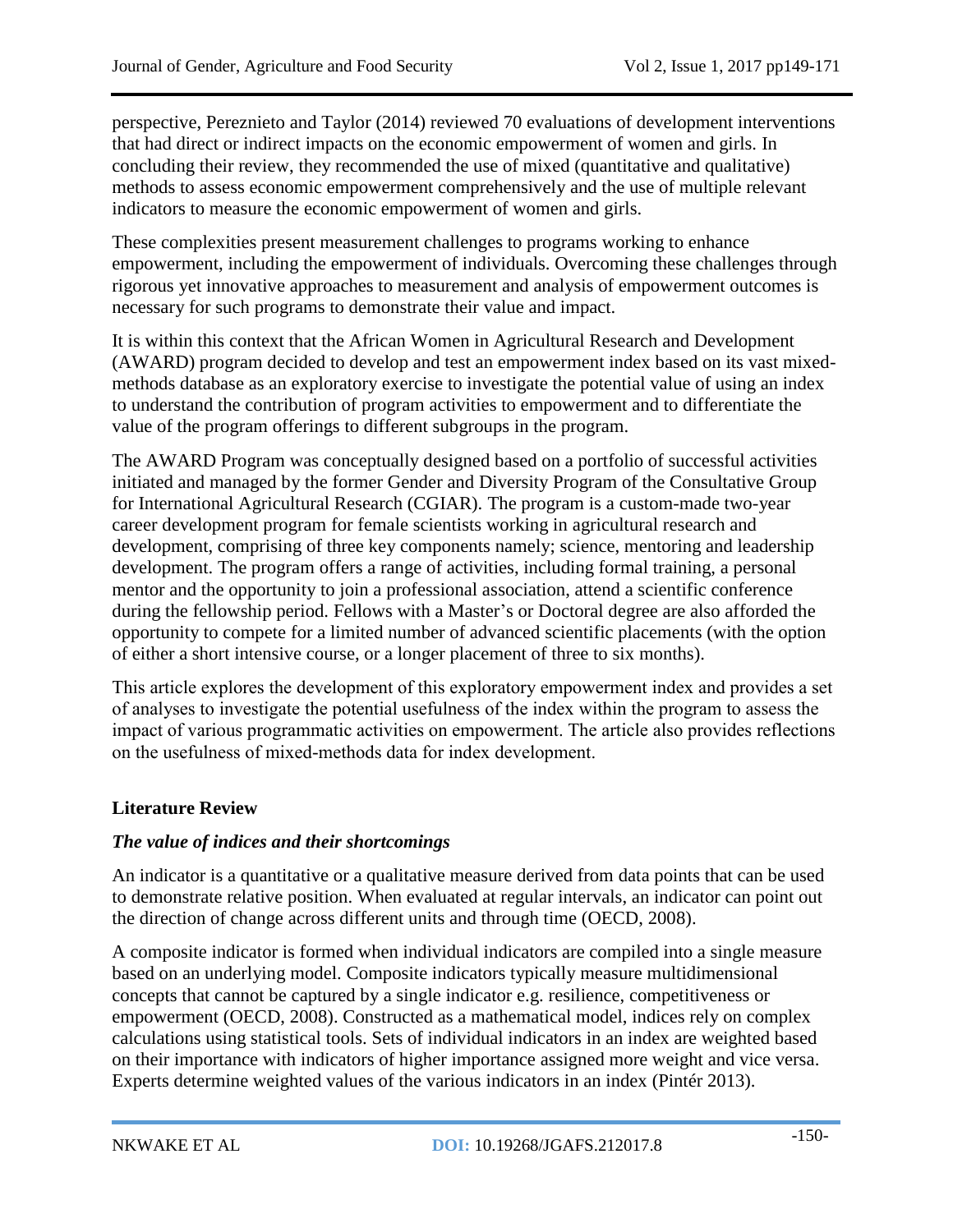Indices are one of several tools in the measurement tool box and their use should be selected based on the appropriateness of the situation and research/evaluation question at hand. They have advantages, as well as shortcomings. When indices are used inappropriately, they present several disadvantages. They may send misleading policy messages if poorly constructed or misinterpreted; they may invite simplistic policy conclusions; the selection of indicators and weights could be the subject of (political) disputes or they may lead to inappropriate policies if dimensions of performance that are difficult to measure are ignored. Further, traditional indices may not be suited for complex dimensions that are better studied with qualitative methods (OECD, 2008).

When used appropriately, indices provide many measurement benefits. These include among others, the ability to: identify trends and draw attention to emerging issues; facilitate setting policy priorities for benchmarking or monitoring; and summarize complex, multi-dimensional realities with a view to supporting decision makers. Indices also reduce the visible size of a set of indicators without dropping the underlying information base; and promote accountability (OECD, 2008). Through their reduction of multidimensionality into a single number, they are easier to interpret compared to a several separate indicators enabling improved communication with the general public (e.g. citizens, media, etc.).

## *The use of indices for understanding women's empowerment*

The use of multi-dimensional composite indicators (indices) to measure women's empowerment is a common practice. Alkire and Ibrahim (2007) proposed a set of internationally comparable indicators for measuring women's empowerment at the individual, community and national levels, and within the justice, political, service delivery, and market sectors. Similarly, the Hunger Project uses a Women's Empowerment Index (WEI) that is designed to measure progress in the multi-dimensional aspects of women's empowerment. The dimensions include: agency, income, leadership, resources, and time (the Hunger Project, 2015). Similarly, the IFPRI/USAID Women's Empowerment in Agriculture Index (WEAI) is the first to measure the empowerment, agency, and inclusion of women in the agriculture sector, and the roles and extent of women's engagement in the agriculture sector in five domains: decisions about agricultural production, access to and decision-making power over productive resources, control over use of income, leadership in the community, and time use (IFPRI 2012).

Two major global instruments used to indicate the gender gap in socioeconomic and political development are the Gender Development Index (GDI) and the Gender Empowerment Measure (GEM). The GDI measures inequality in achievement between women and men, related to the overall achievement in a society, life expectancy, educational attainment and adjusted real income. The GEM measures women's political, economic and social participation, including women's representation in parliaments, women's share of positions classified as managerial and professional, women's participation in the labor force and their share of national income (Charmes & Wieringa, 2003).

Although each of the above mentioned indices focus on women's empowerment, none seek to include indicators or develop an index of women's empowerment in the domain of science, nor in the domain of agricultural science.

One problem with the use of indices in the context of empowerment is that, being typically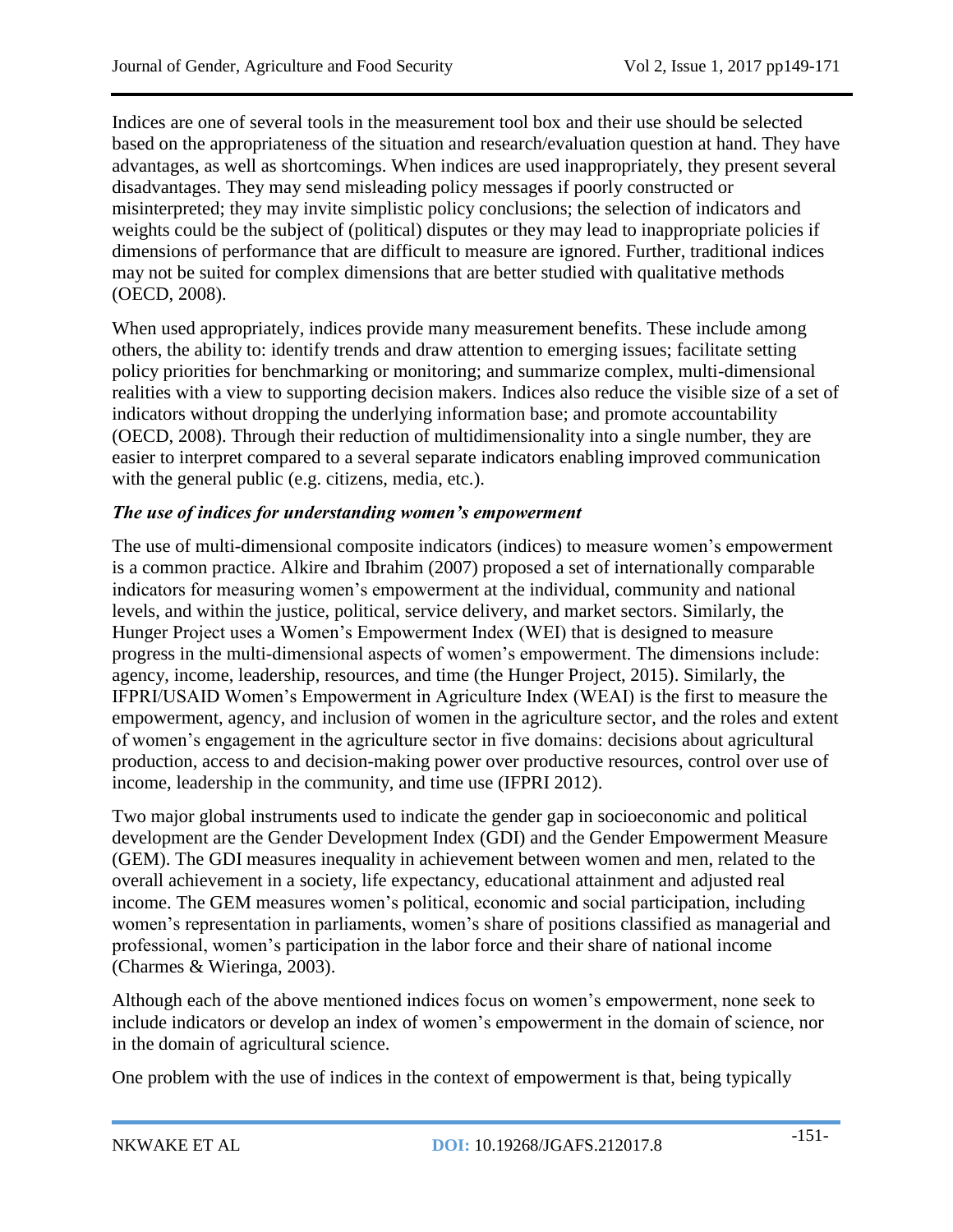survey-derived, they rely on deductive, survey-based information in which a respondent has to select from a number of pre-determined responses. Below is an example of one question aimed at gauging individual leadership and influence in the community:

### **Box 1: Example of typical quantitative survey question**

| Question:<br>Do you feel comfortable speaking up in public to help decide on infrastructure (like<br>small wells, roads, water supplies) to be built in your community? |
|-------------------------------------------------------------------------------------------------------------------------------------------------------------------------|
| <i>Response options:</i>                                                                                                                                                |
| No, not at all comfortable                                                                                                                                              |
| Yes, but with a great deal of difficulty<br>$\mathcal{D}_{\mathcal{L}}$                                                                                                 |
| Yes, but with a little difficulty                                                                                                                                       |
| Yes, fairly comfortable<br>4                                                                                                                                            |
| Yes, very comfortable<br>5                                                                                                                                              |
|                                                                                                                                                                         |

Although such survey questions will normally include an option to specify what's not predetermined, they suffer the risk of "boxing" the respondent in a set of responses. Complex information is fragmented into a set of conditions and responses must fit into predetermined response categories.

Understanding a complex and contextually nuanced construct like empowerment could be better understood by including a qualitative component that allows for the collection of data is that unencumbered by predetermined tick boxes. This allows researchers to generate deeper information that describes empowerment from the stand point of the women and their experiences (Chung *et. al*, 2013).

Noticing the absence of an index to measure the empowerment of female scientists, and considering the extensive nature of its longitudinal data set, the AWARD program decided to explore the development of a multi-method index for measuring female scientist's empowerment. The remainder of this article discusses the development of a mixed-methods, multi-dimensional index for measuring empowerment of African women in science.

# **Methodology**

#### *Developing the African Women in Science Empowerment (AWSEM) Index: process and components*

#### *Data collection and preparatory analysis*

Data for the development of the index and the exploratory analysis was drawn from two already existing primary sources, (i) qualitative data collected from fellows after participation in the programme, and (ii) quantitative management information data that provided information on demographics and activity participation.

Qualitative data collected from fellows came from a range of sources – most notably the final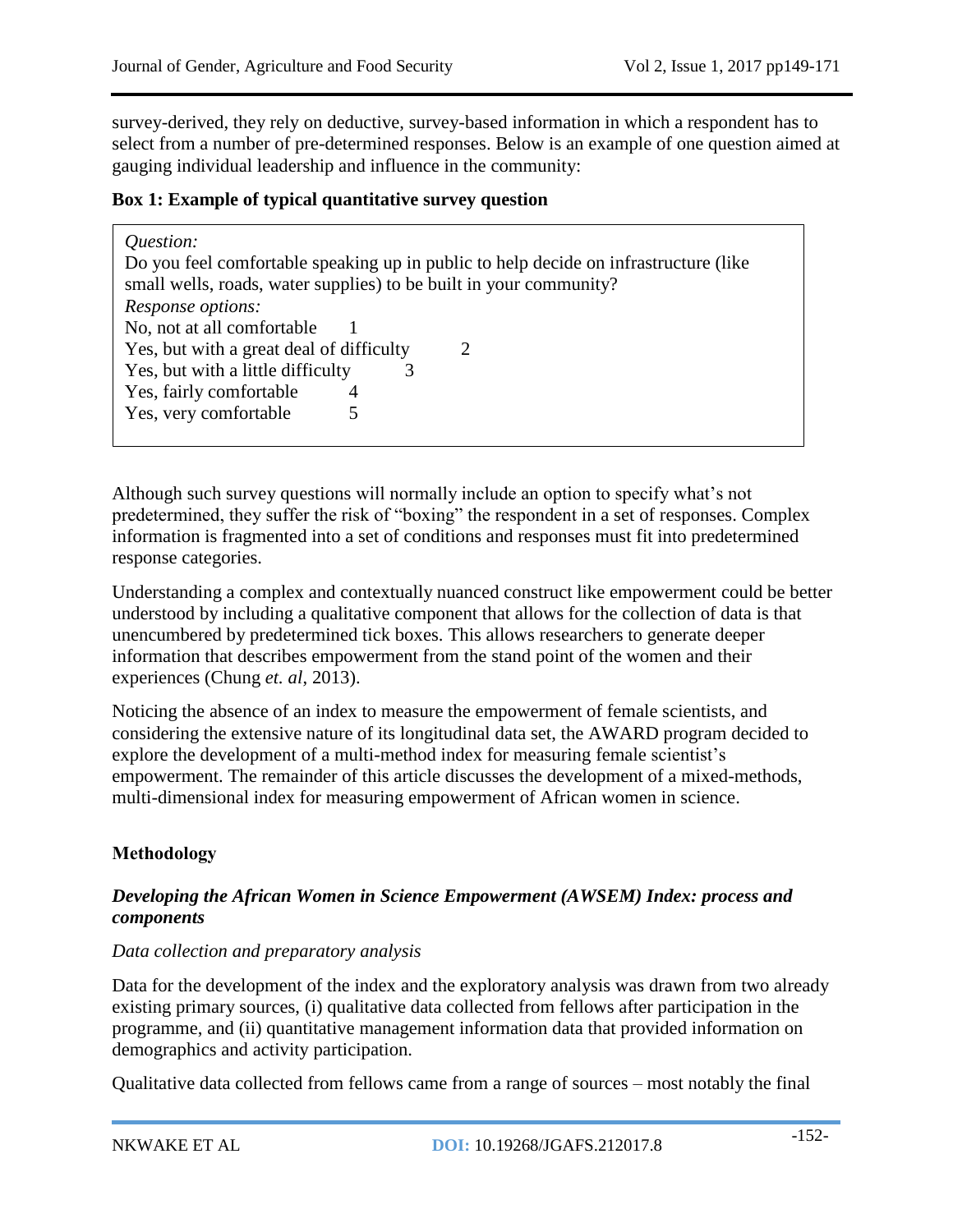fellowship evaluation form (which includes both qualitative and quantitative questions) and impact story forms which specifically asked fellows to reflect on the changes they had experienced during the fellowship. The integration of these sources of data was used as the data set for deductive coding against the theory of change framework. A detailed description of this process can be found in Noordeloos (2015).

After initial coding, qualitative stories related to each expression of power were assigned a credibility rating of either compelling**,** convincing or lackluster (see Box 2). A compelling impact story gives more than one verifiable and precise example of the change that was brought about through participation in the program. A convincing story gives at least one verifiable example of change indicating that the program has contributed. To ensure that stories were rated appropriately, qualitative data were carefully examined for examples where fellows attributed their growth directly to the program without being prompted to do so. Thus, the program was attributed with influencing change only when participants used phrases such as *"due to my involvement in AWARD"* or *"because of AWARD",* or referred to their participation in a particular program activity.

### **Box 2: Rating rubric for the evidence per expression of power for each fellow**

### **Compelling**

The narrative as a whole reflects a real belief in, even passion about, the content. It gives more than one verifiable and preferably precise example of the change that was brought about (or one overwhelmingly convincing story), and gives a clear indication that AWARD has contributed.

## **Convincing**

The narrative as a whole reflects change in a convincing, although not necessarily inspiring, manner. It gives at least one verifiable example of change, indicating or suggesting that AWARD has contributed.

### **Lackluster**

The narrative as a whole is not convincing. It does not give clear, verifiable examples, and/or does not connect change to AWARD's influence. It may appear to "parrot back" what was said in courses or elsewhere.

The convincing and compelling stories (see Box 2) were categorized as credible evidence of change in a specific expression of power, translating the rating into a binary variable of "credible evidence for change" or "no credible evidence of change".

Using the Dedoose mixed-methods analysis tool, binary code application data at the individual fellow level was exported into Excel for integration with quantitative data. The data was matched at the individual level with the quantitative questions from fellow evaluation forms and the data from the management information system to conduct the analysis.

## *Conceptualizing the index*

The program sought to explore the value of a multi-dimensional empowerment index that encapsulates the range of outcomes expressed within its theoretical empowerment framework in a single measure without having to select some variables and ignore others. However, the index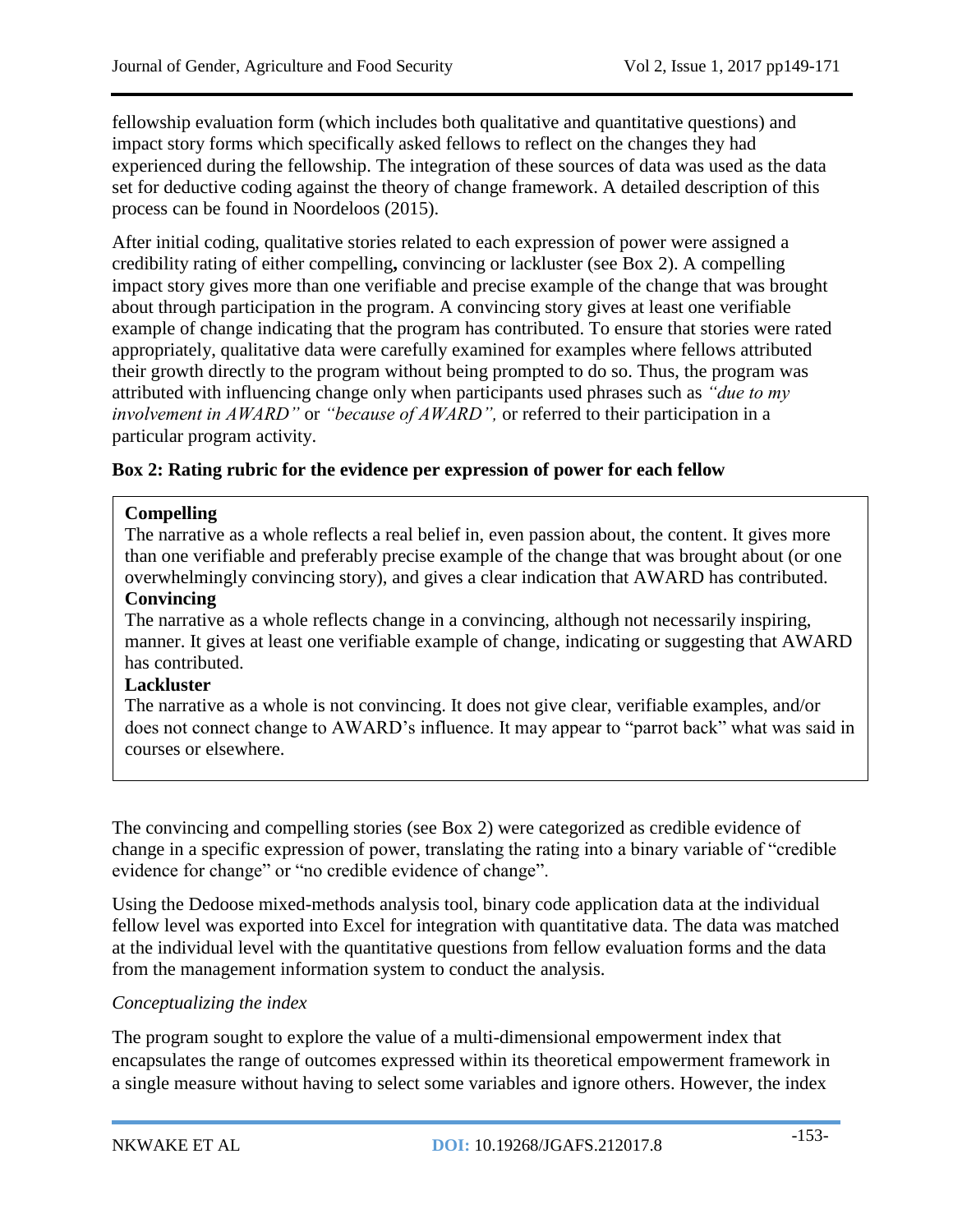needed to consider the nuanced perspectives that emerged in the program's qualitative database, not only quantitative indicators.

The purpose of index development was to initiate a thought process on how to develop an exploratory index and use it to test several research questions related to program effectiveness. The process was not intended to yield a psychometrically rigorous tool during this initial phase of development, rather to explore the potential value of such an index and, based on this initial assessment, to consider avenues to further refine and develop the index.

| <b>Expression of Power</b><br>Power from within |                            | Outcomes associated with the expression of Power                                                                                                                                                                                                                          |
|-------------------------------------------------|----------------------------|---------------------------------------------------------------------------------------------------------------------------------------------------------------------------------------------------------------------------------------------------------------------------|
|                                                 |                            | Enhanced vision and direction for a purposeful career<br>Increased self-confidence<br>Increased motivation<br>Increased self-knowledge                                                                                                                                    |
|                                                 | Access                     | Better access to contacts and networks<br>Better access to opportunities<br>Better access to information and knowledge                                                                                                                                                    |
| Power to<br>do                                  | Research<br>capabilities   | Better capability to conduct and publish research<br>Capacity to conduct gender-responsive research<br>Capacity to fundraise for research<br>Present research work in multiple forums                                                                                     |
|                                                 | Leadership<br>capabilities | Better capacity to leverage team talents<br>Better capacity to manage conflict<br>Better capacity to mentor<br>Better capacity to negotiate<br>Better capacity to network<br>Better capacity to present oneself professionally<br>Better capacity to navigate diversities |
| Power over                                      |                            | Career progress<br>Educational attainment (degrees enrolled for or obtained)<br>Increased professional recognition                                                                                                                                                        |
| Power with                                      |                            | Increased participation in collective activities<br>Increased leadership in collective activities                                                                                                                                                                         |
| Power to empower                                |                            | Increased action to raise awareness of women's contributions to ARD<br>Increased action to strengthen capacities for gender responsive ARD                                                                                                                                |

### **Table 1: Empowerment framework: Expressions of power and associated outcomes**

strategies

Increased action to influence institutional norms, policies and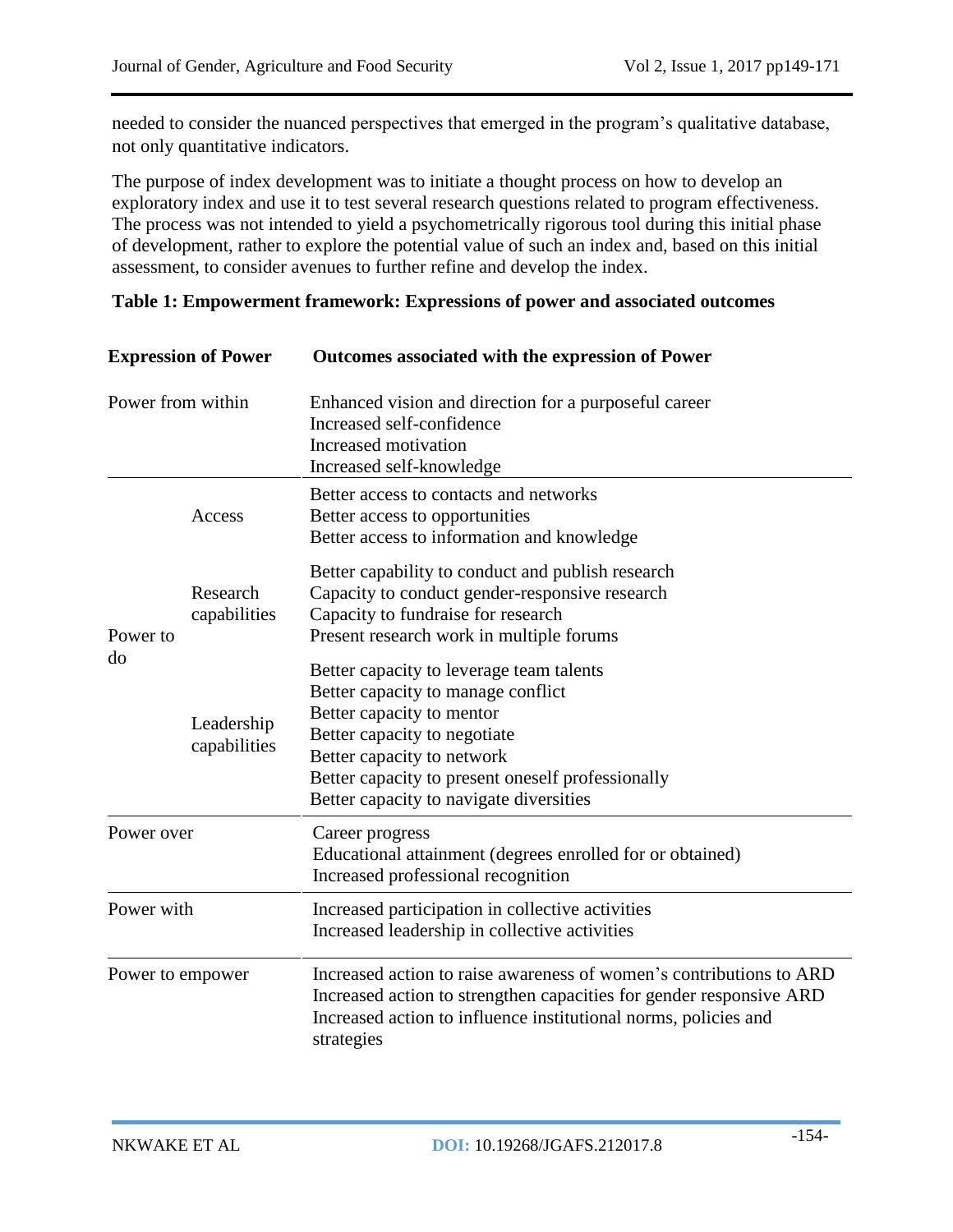The indictors which make up the index are based on the conceptual theory of change framework developed by the program. The framework recognizes five different expressions of power, each of which relates to several outcomes. The five expressions of power and their associated outcomes are described in Table 1.

Each outcome associated with an expression of power was weighted according to its relative importance to the overall expression of empowerment (values of 2 or 3 were assigned to each sub-dimension, depending on its relative importance). If an individual participant had credible evidence for an outcome, they were assigned the full number of points assigned to the outcome. The points assigned to each outcome of a specific expression of power were subsequently summed to represent an indicator score for that expression of power.

Each expression of power corresponded to one or more of the indicators in the composite index, as indicated in Table 2. The 'Power to do' was divided into three indicators, seeing that it represented three conceptual domains. The five expressions of power are thus represented by seven indicators. Fellows who did not provide credible evidence of change for an expression of power were not assigned any points for that indicator.

Prior to calculating the composite empowerment index, scores on each of the indicators were Ztransformed for comparison purposes, since the numbers of outcomes under each indicator were not constant. The composite empowerment index was then calculated by averaging the Z-scores across all seven indicators.

| <b>Expression of</b><br><b>Power</b> | <b>Index</b>                      | <b>Proportion of total</b>  |
|--------------------------------------|-----------------------------------|-----------------------------|
| Power from within                    | Inner change indicator            | $(10 \text{ points})$ 14%   |
| Power to do                          | Access indicator                  | $(9 \text{ points}) 13\%$   |
|                                      | Research capabilities indicator   | $(12 \text{ points})$ 17%   |
|                                      | Leadership capabilities indicator | $(18 \text{ points}) 25\%$  |
| Power over                           | Control indicator                 | $(12 \text{ points}) 17\%$  |
| Power with                           | Community indicator               | $(4 \text{ points}) 6\%$    |
| Power to empower                     | Champion indicator                | $(6 \text{ points}) 8\%$    |
| Composite / AWSEM index              |                                   | $(71 \text{ points}) 100\%$ |

### **Table 2: Seven indicators of the composite index**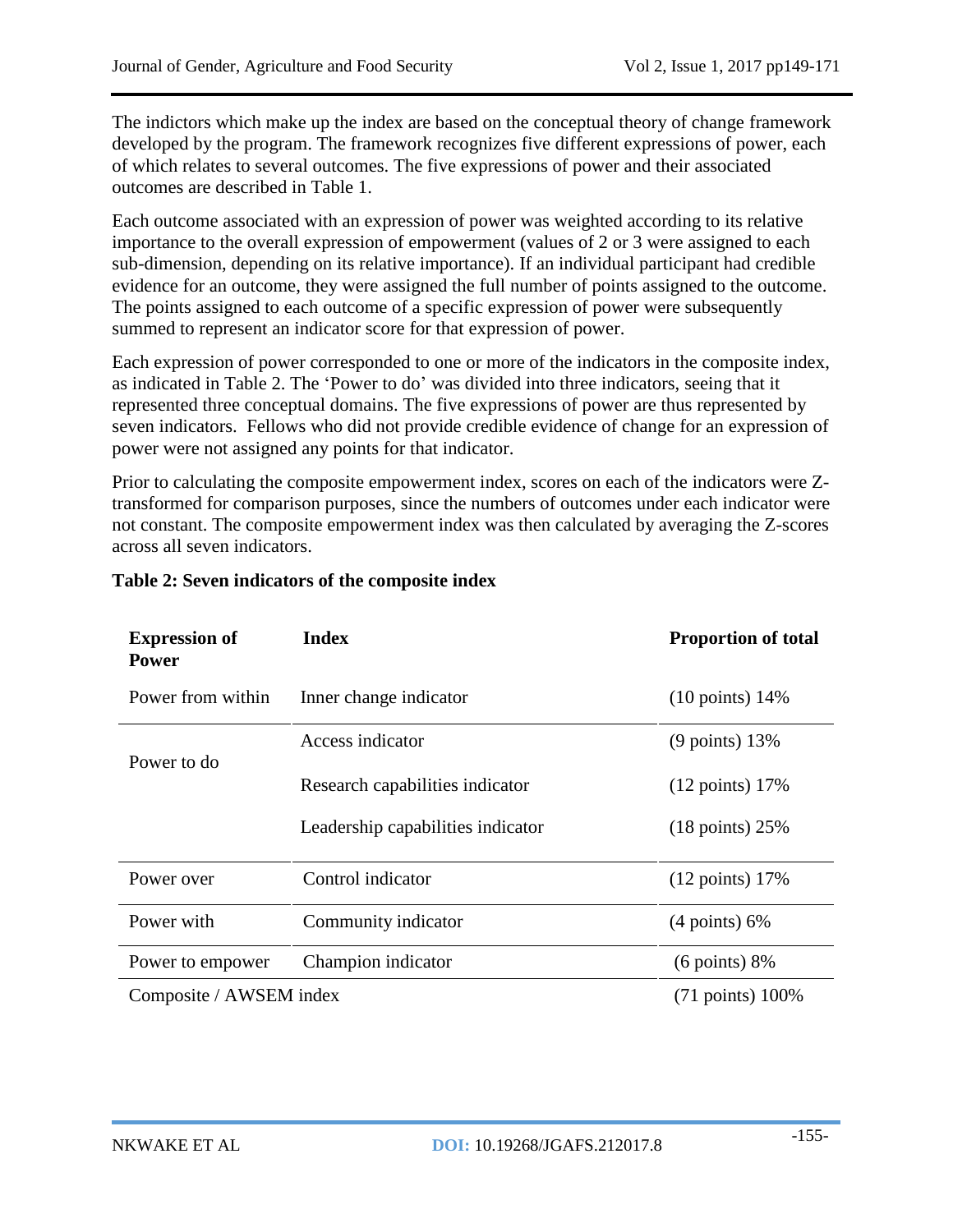### *Research questions*

The impact of various program activities on the composite empowerment index and its component indicators, were tested through answering the following research questions:

- 1. To what extent did participation in activities presented through the program influence empowerment in the areas defined by the five expressions of power, as measured via the seven indictors?
- 2. To what extent did the mentoring component of the program influence fellows' empowerment in the areas defined by the five expressions of power, as measured via seven indicators?
- 3. To what extent did the geographic region where fellows obtained their qualifications influence their empowerment in the areas defined by the five expressions of power, as measured via the seven indicators?
- 4. To what extent did the age categories fellows fell under whilst studying for their postgraduate qualifications influence their empowerment in the areas defined by the five expressions of power, as measured via the seven indicators?
- 5. To what extent did each of the factors mentioned in points one to four above, as well as the demographic factors "age during Bachelor's degree" and "age at start of fellowship", influence fellows' empowerment as measured via the overall composite empowerment index?

### *Data analysis*

Data from 249 fellows from four cohorts of program participants (2008-2011) were available for analysis. Due to extensive missing data, a score on the composite index could not be computed for one of the fellows. Thus, analysis was conducted for a total of 248 fellows.

As noted earlier, due to the number of dimensions falling under each of the expressions of power not being equal, scores on the seven indicators were standardized through Z-transformation to ensure that all are on the same scale. A fellow's standardized score on an indicator therefore represented how many standard deviations above or below the mean for that indicator the fellow scored. Finally, an overall index of empowerment was calculated by averaging the standardized scores across the seven change indicators. This resulted in a single score per fellow that could be interpreted as the average number of standard deviations they scored above or below the mean across the seven indicators, and represents an overall index of change per fellow. The standardized scores were used for all statistical analyses.

Descriptive statistics were calculated for all indicators and the composite empowerment index, as well as for all categorical variables used as predictors of empowerment.

Four factorial multivariate analysis of variance (MANOVA) statistical tests were carried out to test research questions one through four, with scores on each of the empowerment indicators used as dependent variables in all four MANOVA's. The independent variables used as predictors of the empowerment indicators for the four research questions were: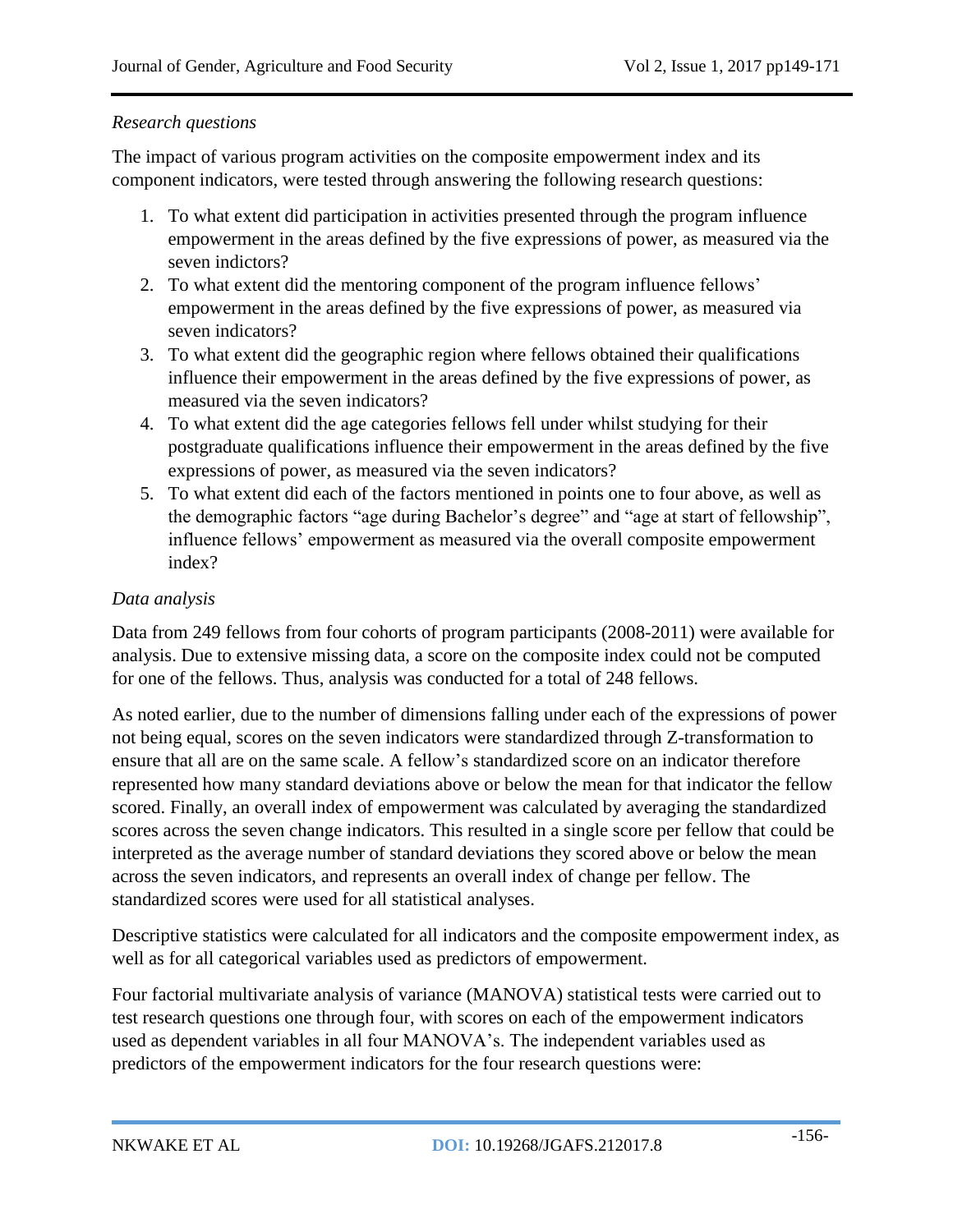**Research question one:** Conference attendance and type of conference combined into a single variable which included categories for "Did not attend a conference" as well as for the different types of conferences attended; selection for advanced science training; and completion of the role modelling event.

**Research question two:** Satisfaction with the frequency of contact with mentors; the degree to which mentoring was seen as beneficial; and mentor gender.

**Research question three**: Geographic region where Master's degree was obtained and geographic region where Doctoral degree was obtained.

**Research question four**: Age of fellows during completion of their Master's degree and age of fellows during completion of their Doctoral degrees.

**Research question five** which aimed to measure the influence of all the above independent variables, as well as fellows' age during their Bachelor's degrees and at the start of the fellowship, on the composite empowerment index, was tested by means of a generalized linear model (GLiM). The probability distribution was specified as Normal with an Identity link function. The GLiM is a generalization of the commonly used general linear model (GLM), which includes multiple regression and analysis of variance, to allow for the analysis of outcome variables for which the errors in prediction (residuals) are not normally distributed (Coxe, West & Aiken, 2013). Due to certain questions only being applicable to fellows with Master's or Doctoral degrees, missing data presented a challenge in the model. To overcome this, the missing data were modelled into the analysis by being included as a category for all variables.

The composite empowerment index was entered as the dependent variable in the model. The independent variables entered were mentor age and gender, Master's degree geographic region, Doctoral degree geographic region, age of fellows during their Bachelor's, Master's and Doctoral degrees, age of fellows at the start of the fellowship, satisfaction with the frequency of mentor contact, how beneficial mentoring has been, type of conference, selection for advanced science training and completion of the role modelling event. As a means to test for interaction effects between independent variables which the researchers thought might play a role, the following interaction effects were included in the model: age during Master's degree X age during Doctoral degree; Master's degree geographic region X Doctoral degree geographic region; mentor age X how beneficial mentoring has been; mentor age X mentor gender; mentor gender X how beneficial mentoring has been.

Post-hoc tests were requested for categorical independent variables with more than two categories, with a Bonferroni correction applied to control for inflated Type 1 error rate due to multiple comparisons.

### **Results**

### *Descriptive statistics*

Descriptive statistics in the form of frequencies for all demographic variables can be seen in Table 3. It should be noted that for the variables that related to postgraduate degrees, the missing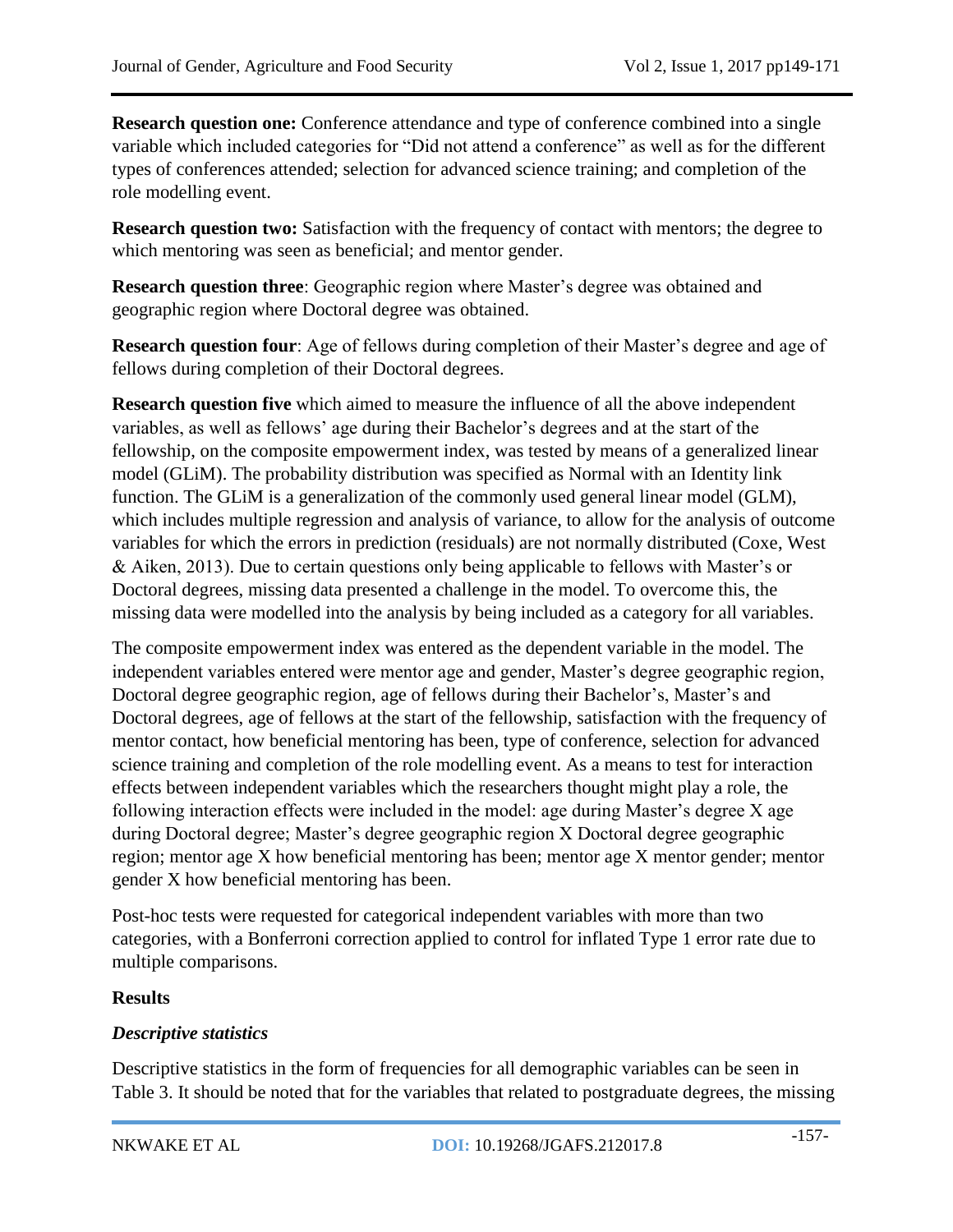data category includes fellows who have not yet obtained the degree – for example in the case of the Doctoral degree variables all fellows with Master's and Bachelor's level qualifications are included in this category. This approach was necessary in order to conduct the appropriate statistical tests.

| <b>Demographic variables</b>         |                    | Frequency | <b>Percent</b> | <b>Valid</b><br>percent |
|--------------------------------------|--------------------|-----------|----------------|-------------------------|
|                                      | African / National | 156       | 62.9           | 73.9                    |
| Master's degree<br>geographic region | International      | 55        | 22.2           | 26.1                    |
|                                      | Missing            | 37        | 14.9           |                         |
|                                      | African / National | 78        | 31.5           | 66.7                    |
| Doctoral degree<br>geographic region | International      | 39        | 15.7           | 33.3                    |
|                                      | Missing            | 131       | 52.8           |                         |
|                                      | 20 to 29           | 60        | 24.2           | 24.5                    |
| Age at start of                      | 30 to 39           | 94        | 37.9           | 38.4                    |
| fellowship                           | 40 and older       | 91        | 36.7           | 37.1                    |
|                                      | Missing            | 3         | 1.2            |                         |
|                                      | 19 to 23           | 94        | 37.9           | 38.7                    |
| Age during Bachelor's                | 24 to 28           | 111       | 44.8           | 45.7                    |
| degree                               | Older than 28      | 38        | 15.3           | 15.6                    |
|                                      | Missing            | 5         | 2.0            |                         |
|                                      | 20 to 25           | 21        | 8.5            | 14.2                    |
| Age during Master's                  | 26 to 31           | 85        | 34.3           | 57.4                    |
| degree                               | Older than 31      | 42        | 16.9           | 28.4                    |
|                                      | Missing            | 100       | 40.3           |                         |
|                                      | 30 to 34           | 15        | 6.0            | 22.7                    |
| Age during Doctoral                  | 35 to 39           | 27        | 10.9           | 40.9                    |
| degree                               | 40 and older       | 24        | 9.7            | 36.4                    |
|                                      | Missing            | 182       | 73.4           |                         |

#### **Table 3: Descriptive statistics for demographic variables**

Descriptive statistics for participation in program activities – namely type of conference, participation in advanced science training (based on competitive selection process open to fellows with Master's and Doctoral degrees only) and the completion of the role modelling event can be seen in Table 4 below.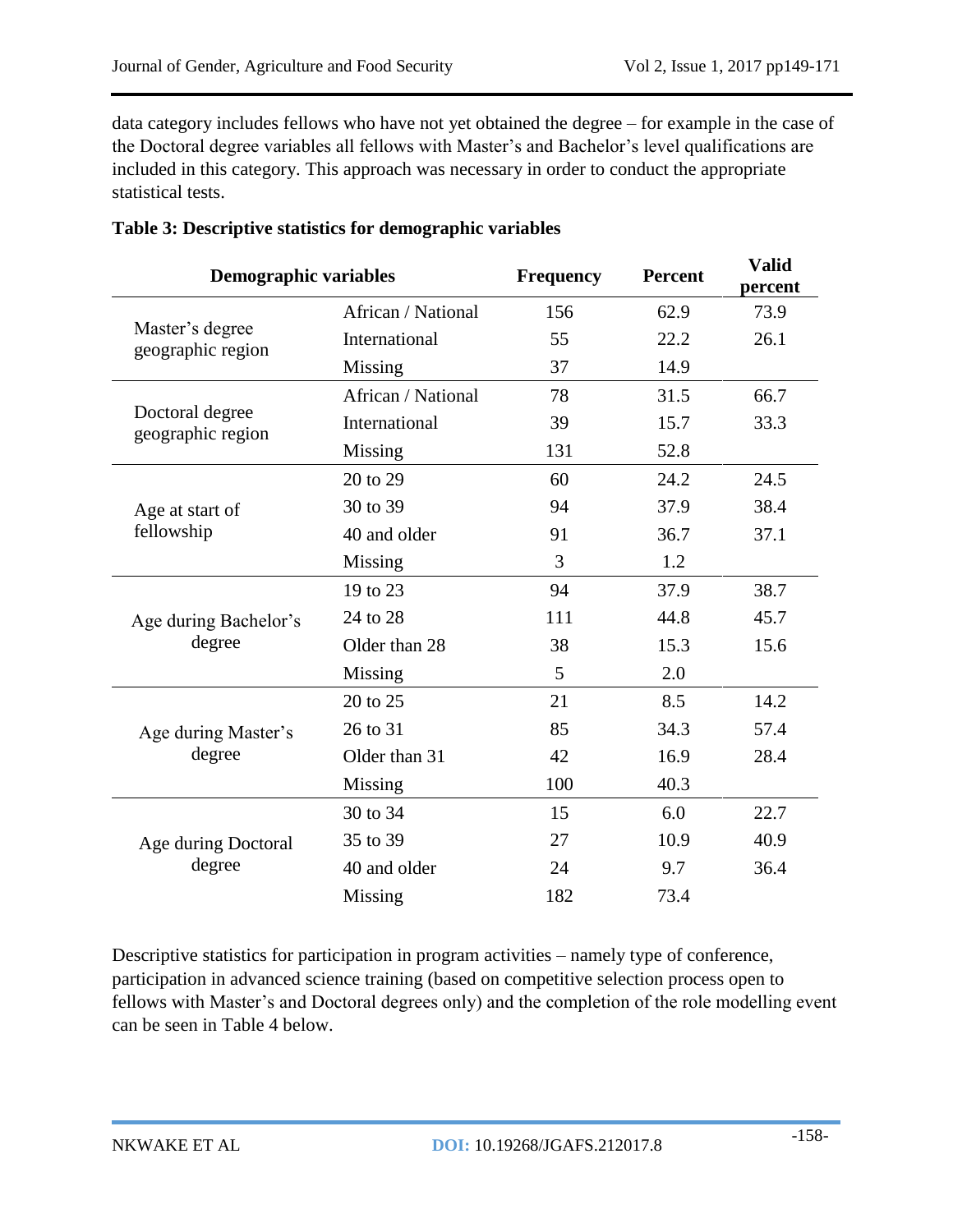| <b>Participation variables</b>            |                             | <b>Frequency</b> | <b>Percent</b> | Valid percent |
|-------------------------------------------|-----------------------------|------------------|----------------|---------------|
|                                           | African / National          | 55               | 22.2           | 22.2          |
| Type of conference                        | International<br>conference | 85               | 34.3           | 34.3          |
|                                           | None                        | 108              | 43.5           | 43.5          |
|                                           | Yes                         | 88               | 35.5           | 35.6          |
| Selected for advanced<br>science training | N <sub>o</sub>              | 159              | 64.1           | 64.4          |
|                                           | Missing                     |                  | 0.4            |               |
|                                           | Yes                         | 154              | 62.1           | 62.3          |
| Completed role modelling<br>event         | N <sub>o</sub>              | 93               | 37.5           | 37.7          |
|                                           | Missing                     | 1                | 0.4            |               |

# **Table 4: Fellow participation in fellowship activities**

Descriptive statistics for the variables related to the mentoring component can be seen in Table 5 below.

## **Table 5: Frequency distribution mentoring variables**

| <b>Mentoring variables</b>      |                          | <b>Frequency</b> | <b>Percent</b> | <b>Valid</b><br>percent |
|---------------------------------|--------------------------|------------------|----------------|-------------------------|
|                                 | 30 to 49                 | 58               | 23.4           | 58.6                    |
| Mentor age                      | 50 and older             | 41               | 16.5           | 41.4                    |
|                                 | Missing                  | 149              | 60.1           |                         |
|                                 | Male                     | 115              | 46.4           | 46.7                    |
| Mentor gender                   | Female                   | 131              | 52.8           | 53.3                    |
|                                 | Missing                  | $\overline{2}$   | 0.8            |                         |
|                                 | Not frequent enough      | 46               | 18.5           | 21.6                    |
| Mentor contact frequent         | Just right               | 166              | 66.9           | 77.9                    |
| enough                          | Too frequent             | 1                | 0.4            | 0.5                     |
|                                 | Missing                  | 35               | 14.1           |                         |
|                                 | Not beneficial           | 3                | 1.2            | 1.4                     |
|                                 | A little beneficial      | 8                | 3.2            | 3.8                     |
| How beneficial mentoring<br>was | Moderately<br>beneficial | 35               | 14.1           | 16.6                    |
|                                 | Very beneficial          | 165              | 66.5           | 78.2                    |
|                                 | Missing                  | 37               | 14.9           |                         |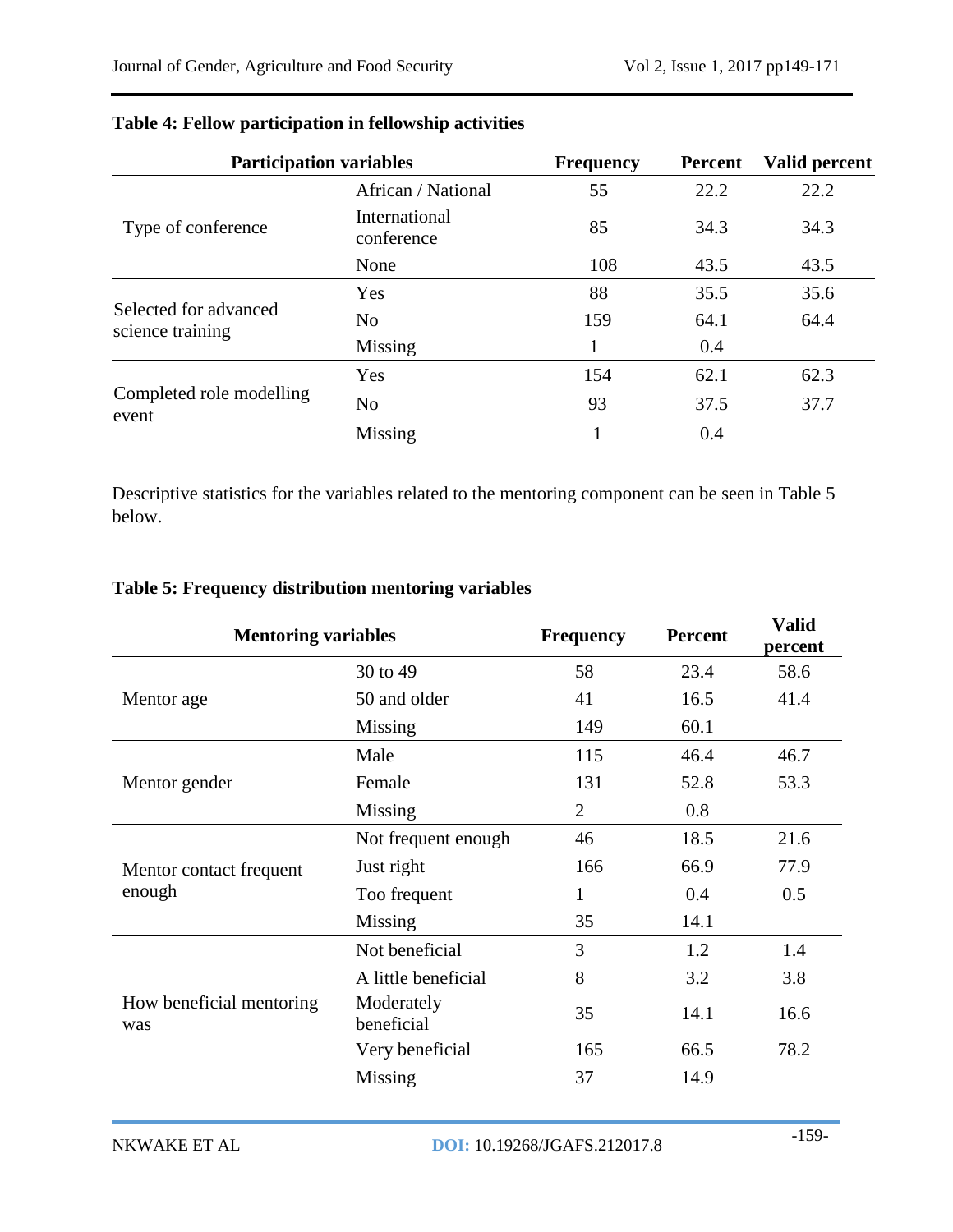It is important to note that for the age of the mentor, there was a large amount of missing data, and that for the extent to which mentoring was perceived to be beneficial a large proportion of fellows indicated 'Very beneficial'. This thus limits the variability in the dataset, which has implications for statistical analysis. A similar pattern is noted for the frequency of contact with the mentor.

# *Results Research Question 1: Three-way MANOVA testing fellow participation in program activities as predictors of empowerment indicators*

A three-way MANOVA was run to see whether selection of fellows for the advanced science training program, the type of conference attended by fellows (including a category for no conferences attended) and completing the role modelling event were significantly associated with fellows' scores on each of the empowerment indicators. The three-way MANOVA also tested all possible two-way interaction effects between the participation variables.

There were no significant interaction effects between any of the independent variables on the combined dependent variable ( $p > 0.05$ ), which consists of a statistical combination of all the independent variables. A non-significant interaction effect on the combined dependent variable means that none of the interaction terms significantly predicted scores on any of the empowerment indicators if controlling for multiple comparisons. This result indicates that the effect of any one of the independent variables (selection of fellows for the advanced science training program, the type of conference attended by fellows and completing the role modelling event) on any of the empowerment indicators, did not depend on any of the other independent variables.

However, statistically significant main effects on the combined dependent variable were found for selection of fellows for advanced science training  $F(7, 224) = 4.427$ ;  $p < 0.05$ ; Wilks'  $\Lambda$  = *0.878; Partial η2 = 0.122*, and type of conference attended *F(14, 448) = 2.798; p < 0.05; Wilks' Λ = 0.846; Partial η2 = 0.080.*

Further investigation into which of the empowerment indicators specifically were influenced by fellows being selected for advanced science training, revealed that selection of fellows for advanced science training had a statistically significant effect on the

- Research capabilities indicator  $F(1, 230) = 18.305$ ;  $p < 0.05$ , partial  $p2 = 0.074$ ;
- the Leadership capabilities indicator,  $F(1; 230) = 9.595$ ;  $p < 0.05$ ; partial  $n^2 = 0.040$ , and;
- the Community indicator;  $F(1, 230) = 6.248$ ;  $p < 0.05$ ; partial  $p_1 = 0.026$ .

From Table 6 below it is seen that fellows who were selected for advanced science training showed significantly higher mean index scores for all three of the above indices than fellows not selected.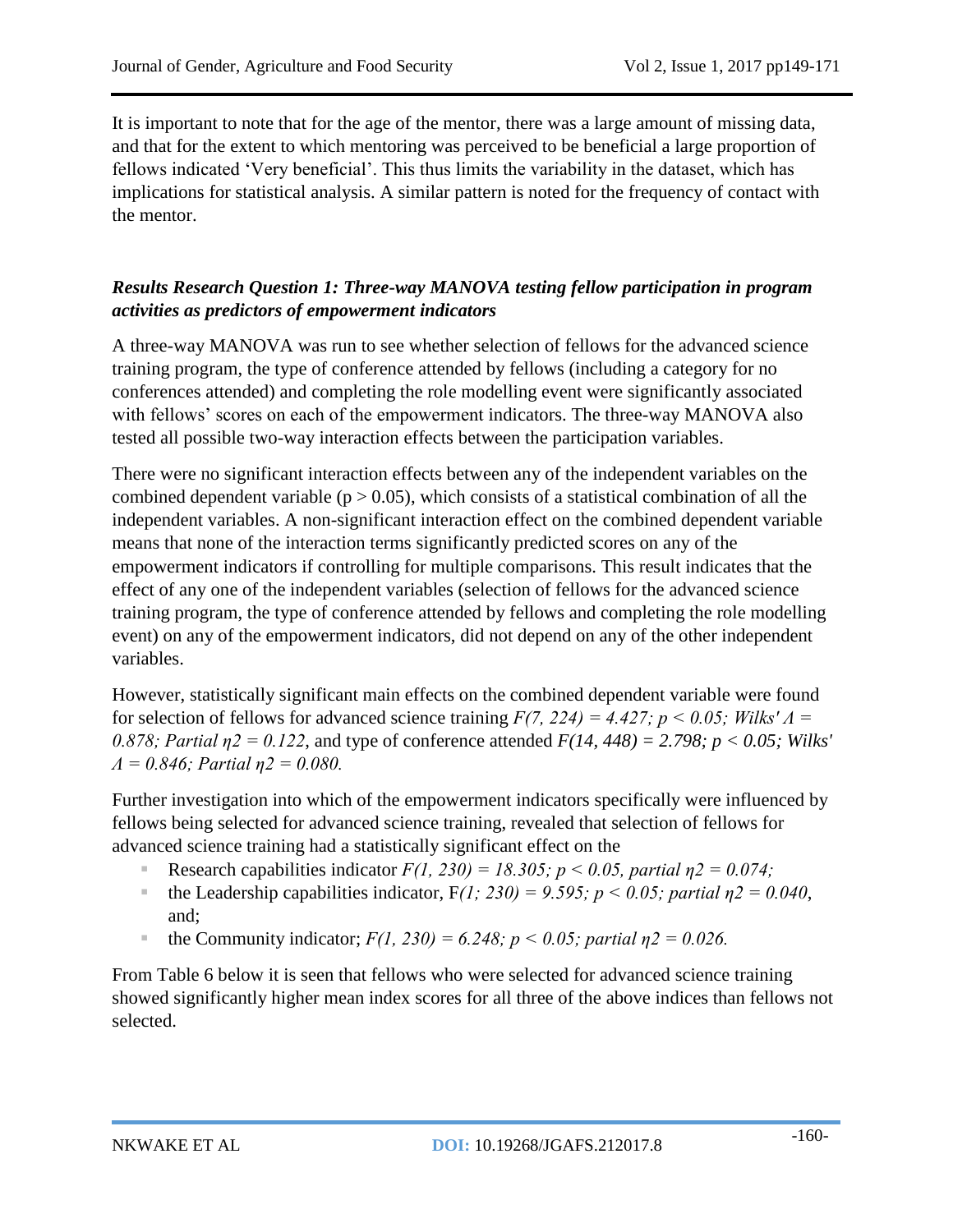#### **Table 6: Selected for AST: Descriptive statistics scores for statistically significant indicators**

#### **95% Confidence Interval**

| <b>Dependent Variable</b>          |                | <b>Mean</b> |       | <b>Std. Error</b> Lower Bound | <b>Upper Bound</b> |
|------------------------------------|----------------|-------------|-------|-------------------------------|--------------------|
|                                    | N <sub>0</sub> | $-0.185$    | 0.087 | $-0.358$                      | $-0.013$           |
| <b>Research Capabilities Index</b> | Yes            | 0.399       | 0.106 | 0.190                         | 0.609              |
|                                    | N <sub>0</sub> | $-0.110$    | 0.089 | $-0.286$                      | 0.065              |
| Leadership Capabilities Index      | Yes            | 0.321       | 0.108 | 0.107                         | 0.535              |
|                                    | N <sub>0</sub> | $-0.140$    | 0.091 | $-0.319$                      | 0.039              |
| Power with/community index         | Yes            | 0.215       | 0.110 | $-0.003$                      | 0.432              |

This finding is in line with expected results and the desired outcomes of the advanced science program for individual fellows. The intensive nature of the advanced science training exposes fellows to diverse and leading research contexts where they can advance their own knowledge and skills in science. Given that the placements are typically within labs and contexts outside of the fellow's current networks, these placements give fellows the opportunity to develop new collaboration (associated with the community Indicator). The theory of change links the capacity to leverage networks to the leadership capacities index, and it is thus likely that this is the pathway through which the advanced science training contributes to leadership development. Another component of the leadership indicator is the capacity to navigate diversity. Fellows in international placements have the advantage of exposure to diverse contexts, which is an indirect benefit of this component of the program. Although a costly component of the program, the benefits fellows accrue from participating in the advanced science training speaks to the very heart of what the program is striving to achieve. This is an important contribution, given that globally women scientists are less likely to collaborate internationally on research than their male counterparts (Elsevier, 2017). It is hypothesized that this opportunity will serve as a catalyst to enable the future career advancement of the participants. Although not done for this specific analysis it would be useful to investigate whether there are differences in patterns of empowerment as a result of the advanced science placements for fellows who have obtained Master's degrees vs. those who have obtained a Doctorate degree.

In addition, further investigation into which empowerment indicators were influenced by the type of conference fellows attended showed statistically significant main effects on the

- **Inner Change indicator**  $F(2, 230) = 4.601$ ;  $p < 0.05$ ; partial  $p = 0.038$ ;
- the Access indicator F(2, 230) = 5.499;  $p < 0.05$ ; partial  $p2 = 0.046$ ;
- the Research capabilities indicator  $F(2, 230) = 6.246$ ;  $p < 0.05$ , partial  $p2 = 0.052$ ;
- and the Leadership capabilities indicator  $F(2; 230) = 5.700$ ;  $p < 0.05$ ; partial  $p = 0.047$ .

Multiple comparisons by means of a Tukey HSD test with a Bonferroni correction showed that there were statistically significant differences in the Inner Change Indicator scores only between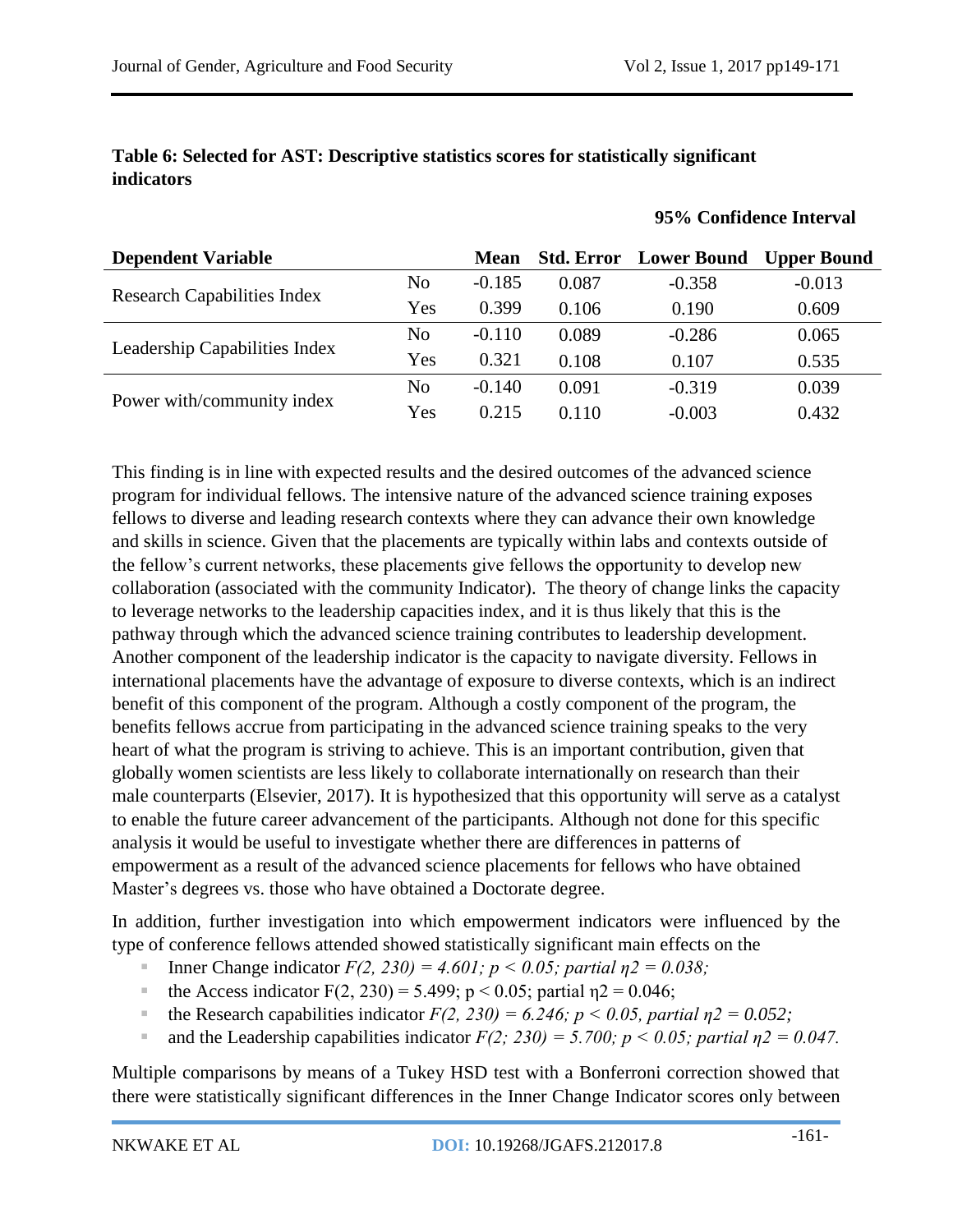fellows who attended an international conference, and fellows who attended no conferences (p < 0.05). From Table 7 it is seen that fellows who attended an international conference obtained higher Inner Change Indicator scores than fellows who did not attend any conferences.

These findings suggest that exposure to an international conference is linked to fellows' inner power – including her confidence. At face value this finding may not make sense, however, fellows who are sponsored to attend an international conference are required to present at the conference (which is not the case for fellows who are attending regional or local conferences). The opportunity to present on an international stage is likely serving as a major confidence booster for fellows. Exposure to international academic circles may also play a role in increasing motivation for fellows (another of the Inner Change outcomes). From a programmatic perspective, the program could consider requiring fellows to present either a poster or an oral paper at any conference in order to qualify for conference funding, and where possible encourage fellows to expose themselves to international meetings.

| <b>Dependent Variable</b> |                                |             | Std.         | 95% Confidence Interval |                              |
|---------------------------|--------------------------------|-------------|--------------|-------------------------|------------------------------|
|                           |                                | <b>Mean</b> | <b>Error</b> | Lower<br><b>Bound</b>   | <b>Upper</b><br><b>Bound</b> |
| Power from                | African/National<br>conference | 0.038       | 0.150        | $-0.258$                | 0.334                        |
| within index              | International conference       | 0.283       | 0.118        | 0.051                   | 0.516                        |
|                           | None                           | $-0.195$    | 0.105        | $-0.402$                | 0.013                        |
|                           | African/National<br>conference | 0.262       | 0.143        | $-0.021$                | 0.544                        |
| Access index              | International conference       | 0.259       | 0.113        | 0.037                   | 0.481                        |
|                           | None                           | $-0.183$    | 0.100        | $-0.380$                | 0.015                        |
| Research                  | African/National<br>conference | 0.346       | 0.143        | 0.065                   | 0.627                        |
| Capabilities Index        | International conference       | 0.184       | 0.112        | $-0.037$                | 0.405                        |
|                           | None                           | $-0.209$    | 0.100        | $-0.406$                | $-0.012$                     |
|                           | African/National<br>conference | 0.400       | 0.146        | 0.114                   | 0.687                        |
| Leadership                | International conference       | 0.102       | 0.114        | $-0.123$                | 0.328                        |
| Capabilities Index        | None                           | $-0.186$    | 0.102        | $-0.387$                | 0.015                        |
|                           | International conference       | $-0.134$    | 0.117        | $-0.364$                | 0.097                        |
|                           | None                           | $-0.029$    | 0.104        | $-0.234$                | 0.177                        |

| Table 7: Types of conferences attended: Descriptive statistics for statistically significant |  |
|----------------------------------------------------------------------------------------------|--|
| indices                                                                                      |  |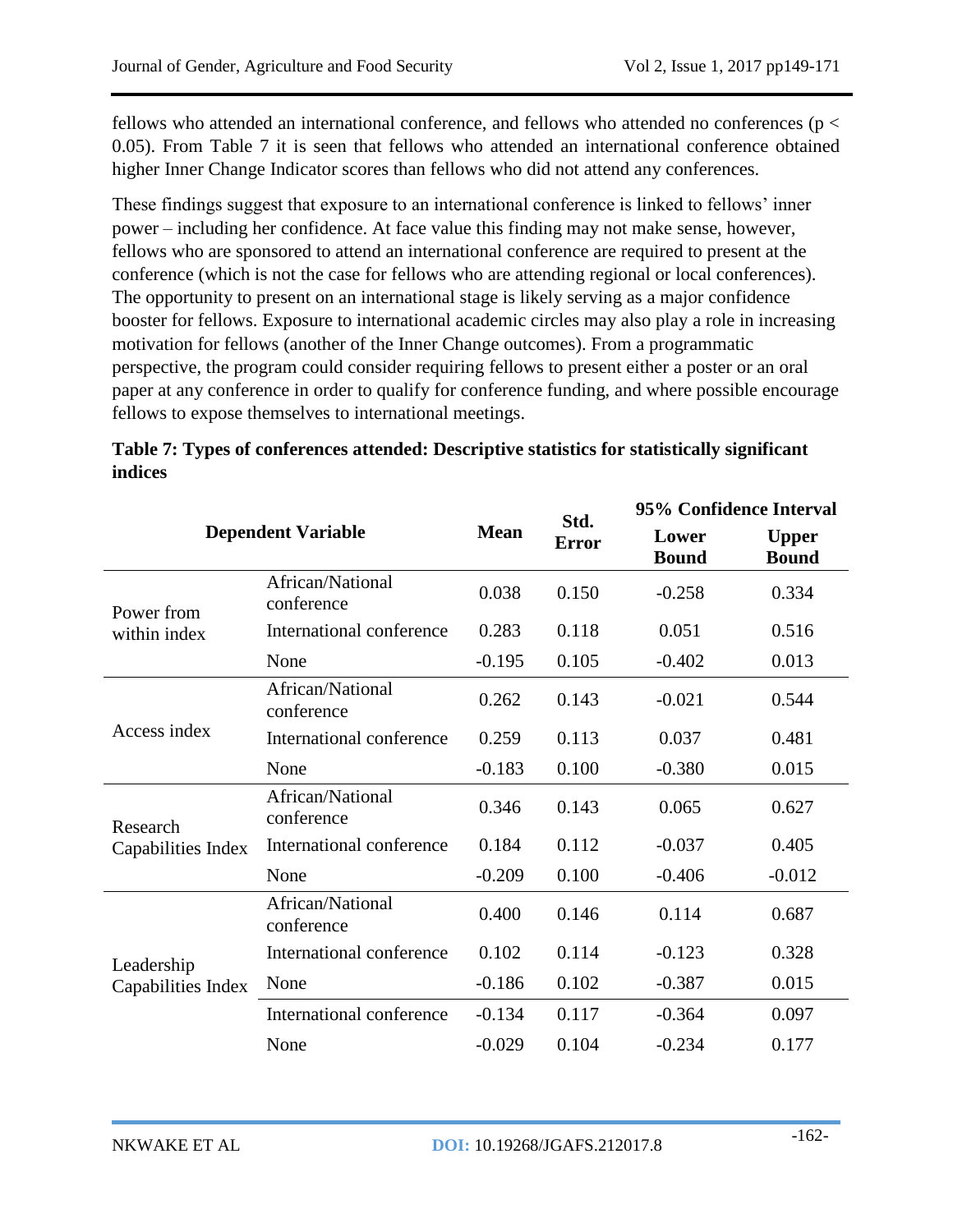For the Access, Research capabilities and Leadership indicators, multiple comparisons showed significant differences only between fellows who attended no conferences and fellows who attended either African/national conferences or international conferences ( $p < 0.05$ ).

For each of the indices, fellows who attended no conferences obtained significantly lower scores than fellows who attended either an African/national conference, or fellows who attended an international conference (Table 7).

Conference participation (regardless of geographic location) is thus associated with important program outcomes. Notably, conferences increase fellow's exposure to networks, information and opportunities (Access index) – this confirms the theoretical pathway in the theory of change and the value of conference sponsorship in the program. The same holds true for the association with research capacities. The association with leadership is likely linked to the outcomes of leveraging networks and/or the capacity to present one's research work professionally in appropriate platforms.

# *Research Question Two: Three-way MANOVA for testing variables related to mentorship as predictors of empowerment indicators*

A three-way MANOVA was run to see whether fellows' satisfaction with the frequency of contact with their mentors, how beneficial mentoring was and mentor gender, were significantly associated with fellows' scores on each of the empowerment indicators. The three-way MANOVA also tested all possible two-way interaction effects between the mentoring variables.

There were no significant interaction effects between any of the independent variables on the combined dependent variable ( $p > 0.05$ ). Thus, none of the interaction terms significantly predicted scores on any of the empowerment indicators if multiple comparisons are controlled for. This result indicates that the effect of any one of the independent variables (fellows' satisfaction with the frequency of contact with their mentors, how beneficial mentoring was and mentor gender) on any of the empowerment indicators, did not depend on any of the other independent variables.

However, a statistically significant main effect on the combined dependent variable was found for fellows' satisfaction with the frequency of contact with their mentors,  $F(7, 189) = 2.225$ ;  $p <$ *0.05; Wilks' Λ = 0.924; Partial η2 = 0.076.* 

Further investigation into which specific empowerment indicators were influenced by fellows' satisfaction with the frequency of contact with their mentors showed statistically significant main effects on the Access indicator  $F(1, 195) = 4.226$ ;  $p < 0.05$ , partial  $p2 = 0.021$ ; and the Control indicator  $F(1, 195) = 4.466$ ;  $p < 0.05$ ; partial  $p_1^2 = 0.022$ .

Table 8 shows the difference in mean index scores for each of these indices between fellows who said that mentor contact was not frequent enough or too frequent, and fellows who said it was just right. Fellows who felt that mentor contact frequency was just right showed significantly higher mean index scores for both the above indicators.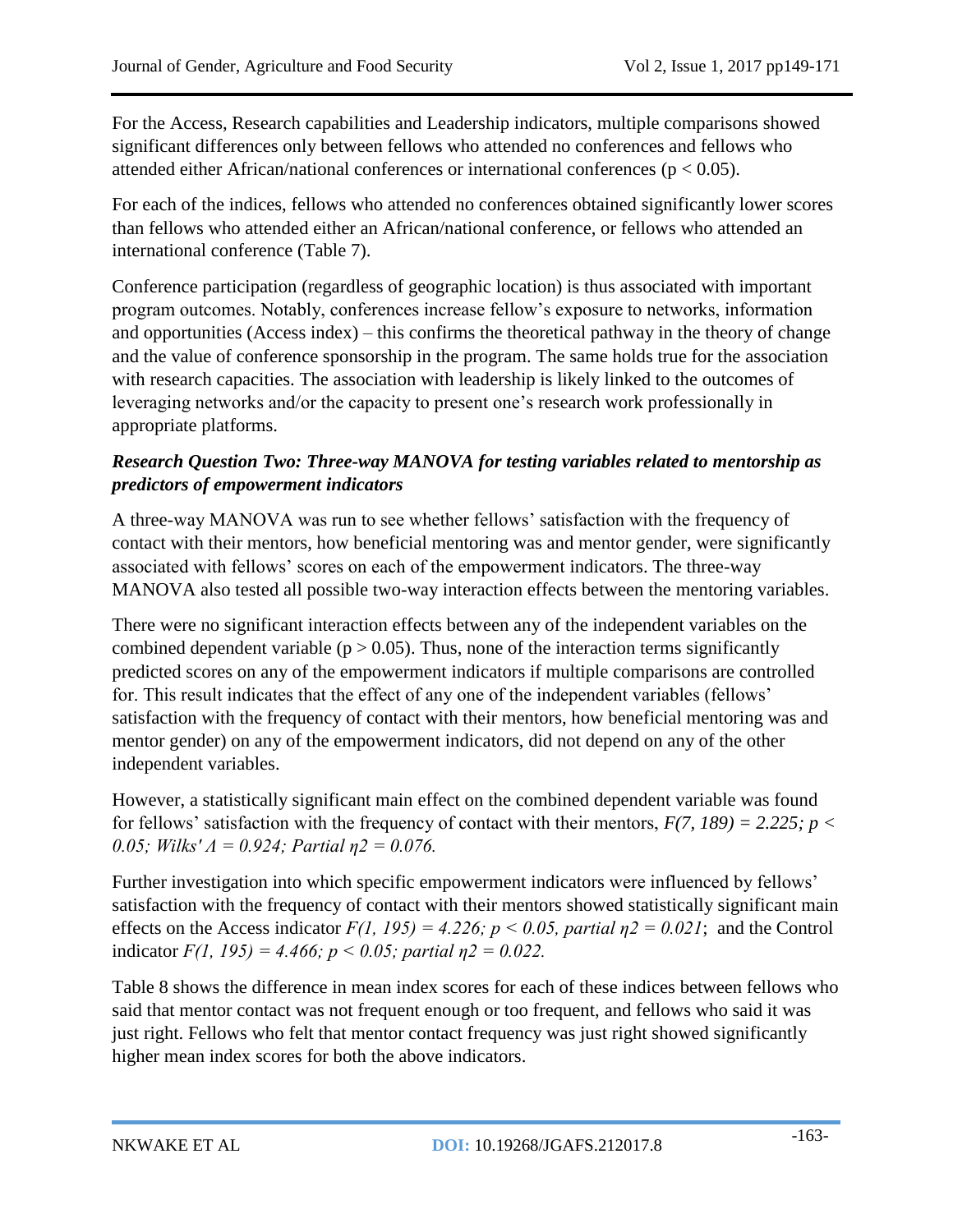| <b>Dependent Variable</b> |                                        |             | Std.<br><b>Error</b> | 95% Confidence Interval |                              |
|---------------------------|----------------------------------------|-------------|----------------------|-------------------------|------------------------------|
|                           |                                        | <b>Mean</b> |                      | Lower<br><b>Bound</b>   | <b>Upper</b><br><b>Bound</b> |
| Access index              | Not frequent enough or too<br>frequent | $-0.174$    | 0.136                | $-0.442$                | 0.094                        |
|                           | Just right                             | 0.172       | 0.099                | $-0.023$                | 0.366                        |
| Power<br>over/control     | Not frequent enough or too<br>frequent | $-0.282$    | 0.149                | $-0.577$                | 0.013                        |
| Index                     | Just right                             | 0.108       | 0.108                | $-0.105$                | 0.322                        |

### **Table 8: Frequency of mentor contact: Descriptive statistics for statistically significant indices**

Literature shows (Elsevier, 2016) that access to influential networks is an important pathway for career progress. From this perspective, the significant finding that mentors increase fellows' access to knowledge, networks and opportunities is an important one. The Control Index is linked to both career progress and to educational progress, and qualitative data shows that mentors facilitate this type of empowerment through a variety of pathways. First, they play an important role in helping fellows develop purpose road maps – which map out a fellows' career goals. This process of goal setting enables fellows to focus their careers and often guides them in making important career decisions. The following quote by a fellow from the 2010 cohort illustrates this:

"Before AWARD, I didn't have a well laid out goal and purpose road map. The mentoring partnership has equipped me with skills of determining where I want to be in life and I have gained confidence because I know what to do in order to achieve my goal"

Secondly, mentors serve as powerful motivators – encouraging fellows to pursue ambitious opportunities or to continue on to higher levels of educational attainment.

"Making difficult decisions sometimes needs advice from a person one trusts. [My mentor] came into my life close to the end of 2009 when I was making a very difficult decision between stopping to work and enrolling in a PhD programme of my choice. We openly discussed my goals and she encouraged me to go for what I wanted to do at that particular time in my life without fear of the consequences. I had very little funding and hence went ahead without it. Now I am about to complete second phase of my PhD research project" *2009 Cohort fellow with Master's degree*

It is interesting to note that the gender of the mentor does not have a statistically significant influence on any of the empowerment outcomes. The program purposefully decided from its inception to have both male and female mentors; the rationale being that including male mentors could increase their understanding on gender issues in agricultural research and development.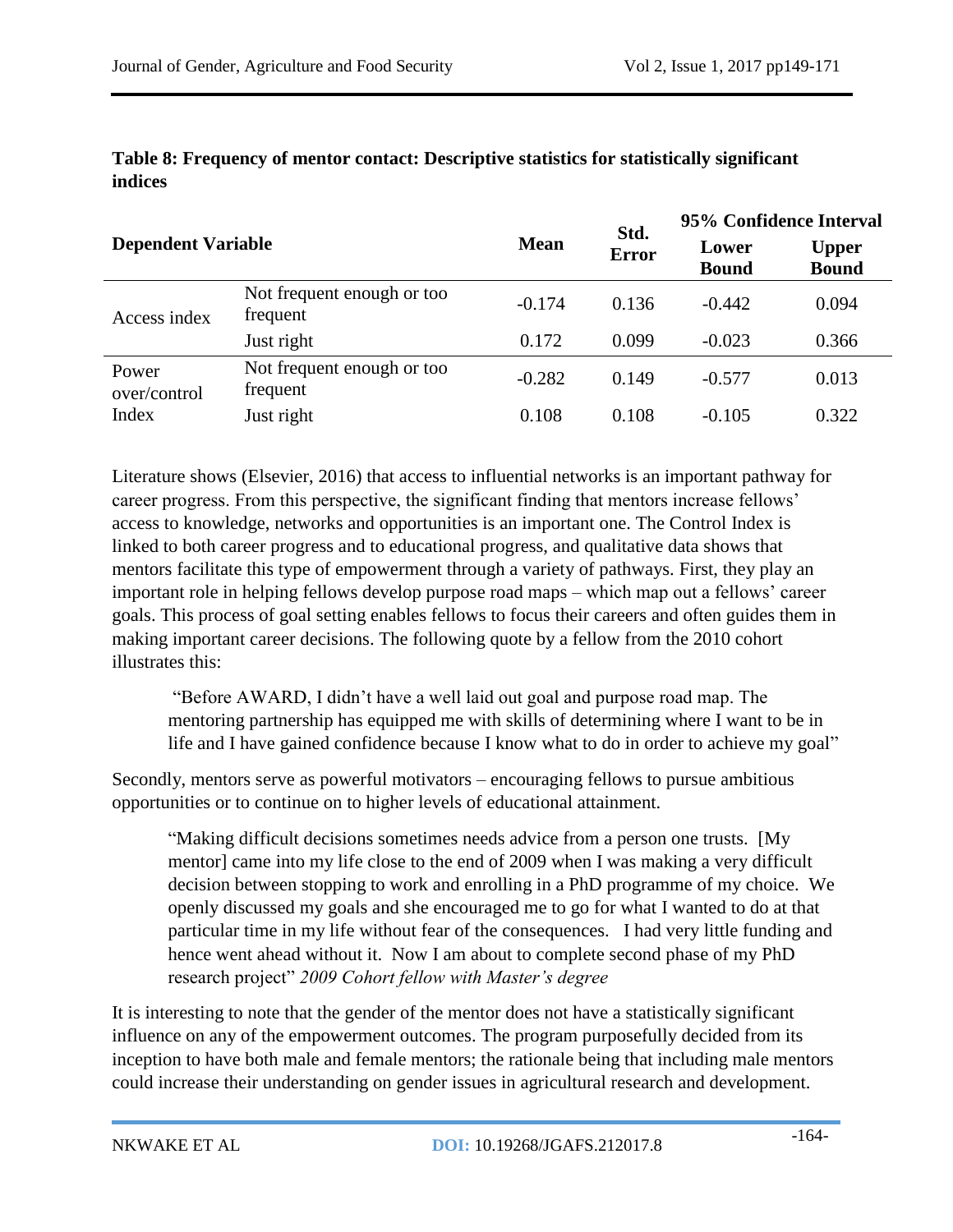Essentially, the inclusion of male mentors is a possible ripple effect of the program and internal monitoring data confirms this finding. The non-significant impact of mentor gender on the empowerment of fellows confirms that this approach has not been at the disadvantage of the fellows.

It was expected that the perceived benefit of mentoring would be significantly associated with empowerment. The low levels of variability in the data are however likely to influence the extent to which this can be accurately assessed.

When comparing the findings from research questions one and two, it is of value to note how the different components of the fellowship (activity participation and relationship with the mentor) facilitate different types of empowerment. This reinforces the program's theory of change which asserts that the different components of the program work synergistically to achieve a broader range of outcomes than would have been possible with only singular elements of the fellowship.

# *Research question three: Two-way MANOVA for testing the influence of the geographic region where fellows obtained their postgraduate degrees on the empowerment indicators*

There was no statistically significant interaction effect between the geographic regions where fellows obtained their Master's and Doctoral degrees (African / National or international) on the combined dependent variable ( $p > 0.05$ ). Thus, the interaction term between the geographical region where fellows Master's degrees were obtained and the geographical region where fellows' Doctoral degrees were obtained, did not significantly predict scores on any of the empowerment indicators if multiple comparisons are controlled for. This result indicates that the effect of the geographical region where fellows' Master's degrees were obtained on any of the empowerment indicators, did not depend on the geographical region where fellows' Doctoral degrees were obtained, and vice versa.

In addition, neither "Master's degree geographic region", *F(7, 99) = 0.839; p > 0.05; Wilks' Λ = 0.944; Partial η2 = 0.056* nor "Doctoral degree geographic region", *F(7, 99) = 1.115; p > 0.05; Wilks'*  $\Lambda$  *= 0.927; Partial*  $\eta$ *2 = 0.073*, had a statistically significant main effect on the combined dependent variable. Thus, the geographical region where fellows' Master's degrees were obtained and the geographical region where fellows' Doctoral degrees were obtained did not have a significant impact on any of the empowerment indicators.

Although there were no significant findings associated with the indicators, this variable was in fact significantly associated with the composite index (see Research Question 5 for a further reflection on this).

# *Research Question Four: Two-way MANOVA for testing the influence of fellows' ages during their postgraduate qualifications on the empowerment indicators*

A two-way MANOVA was run to see whether fellows' ages during their Master's and Doctoral qualifications were significantly associated with their scores on each of the empowerment indicators. The two-way MANOVA also tested whether there was a significant two-way interaction effect between fellows' ages during their Master's and Doctoral qualifications, on the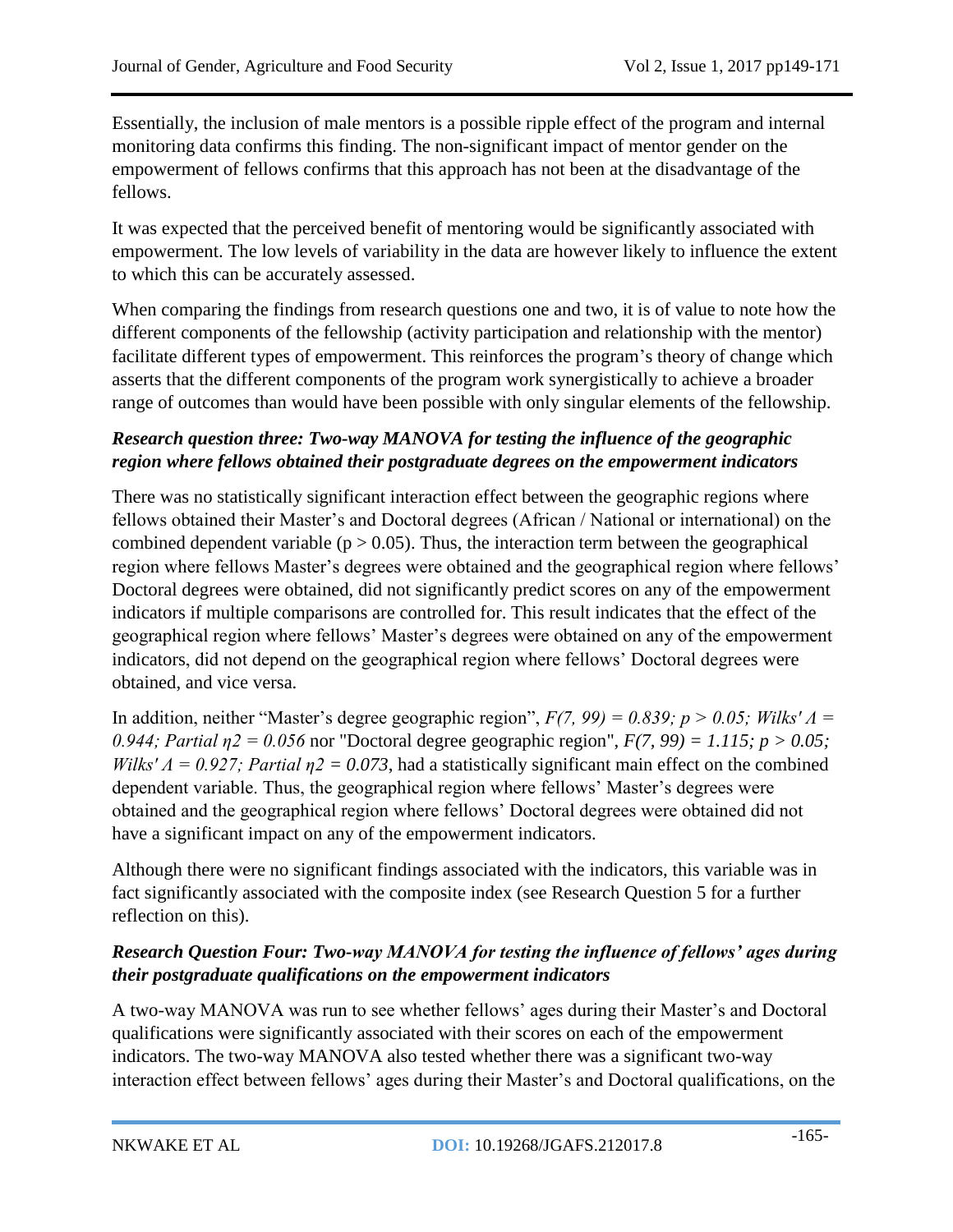empowerment indicators.

There was no significant interaction effect between fellows' ages during their Master's qualifications and their ages during their Doctoral qualifications on the combined dependent variable ( $p > 0.05$ ). Thus, this two-way interaction did not significantly predict scores on any of the empowerment indicators if multiple comparisons are controlled for. This result indicates that the effect of fellows' ages during their Master's qualification on any of the empowerment indicators did not depend on their ages during their Doctoral qualification, and vice versa.

However, a statistically significant main effect on the combined dependent variable was found for fellows' ages during their Doctoral degree, *F(7, 49) = 2.257; p < 0.05; Wilks' Λ = 0.756; Partial*  $n^2 = 0.244$ *.* Especially noteworthy here is the effect size of 0.224, indicating a large effect and thus great practical significance of this result.

Further investigation into which specific empowerment indicators were influenced by fellows' ages during their Doctoral degree, showed statistically significant main effects on only the Access index,  $F(1, 55) = 11.869$ ;  $p < 0.05$ , partial  $p = 0.177$ . There are significant differences in Access index scores between fellows who were 30 to 39 (mean = 0.528) during their Doctoral degree, and fellows who were 40 and older during their Doctoral degree (-0.48). Fellows who were 30 to 39 during their Doctoral degree showed significantly higher Access indicators empowerment scores than fellows who were 40 or older during their Doctoral degree.

This is a somewhat unexpected finding, and the interpretation thereof is not immediately evident. One potential explanation is that doctoral candidates who are younger have more flexibility to explore opportunities that come their way than older candidates (post 40) who may be more established. However, this hypothesis would need to be investigated more carefully, as the opposite could also be argued – that fellows in their 30s are more likely to have limitations on their flexibility due to family commitments. Possible confounding factors may be playing an important role. What makes this finding interesting is the large effect size associated with it. The large effect implies a finding of practical significance and it may thus be particularly important for the program to investigate this further.

# *Research Question Five: Results of the generalized linear model (GLiM) for testing the influence of demographic and program specific factors on the composite empowerment index*

A GLiM was run to test the influence of demographic variables, participation variables, mentoring variables, and geographic location of, and age during, postgraduate qualifications variables, on the composite empowerment index. Interaction terms between chosen variables were also included in the model where it was thought that the influence of a specific independent variable might depend on another independent variable.

Results showed that all the independent variables combined statistically significantly predicted scores on the composite empowerment index,  $\gamma^2(45) = 99.182$ ; p < 0.05. Further investigation into which of the independent variables contributed significantly to this result was conducted by means of Wald Chi-Square tests, testing the effect of each independent variable based on the linearly independent pairwise comparisons among the estimated marginal means of the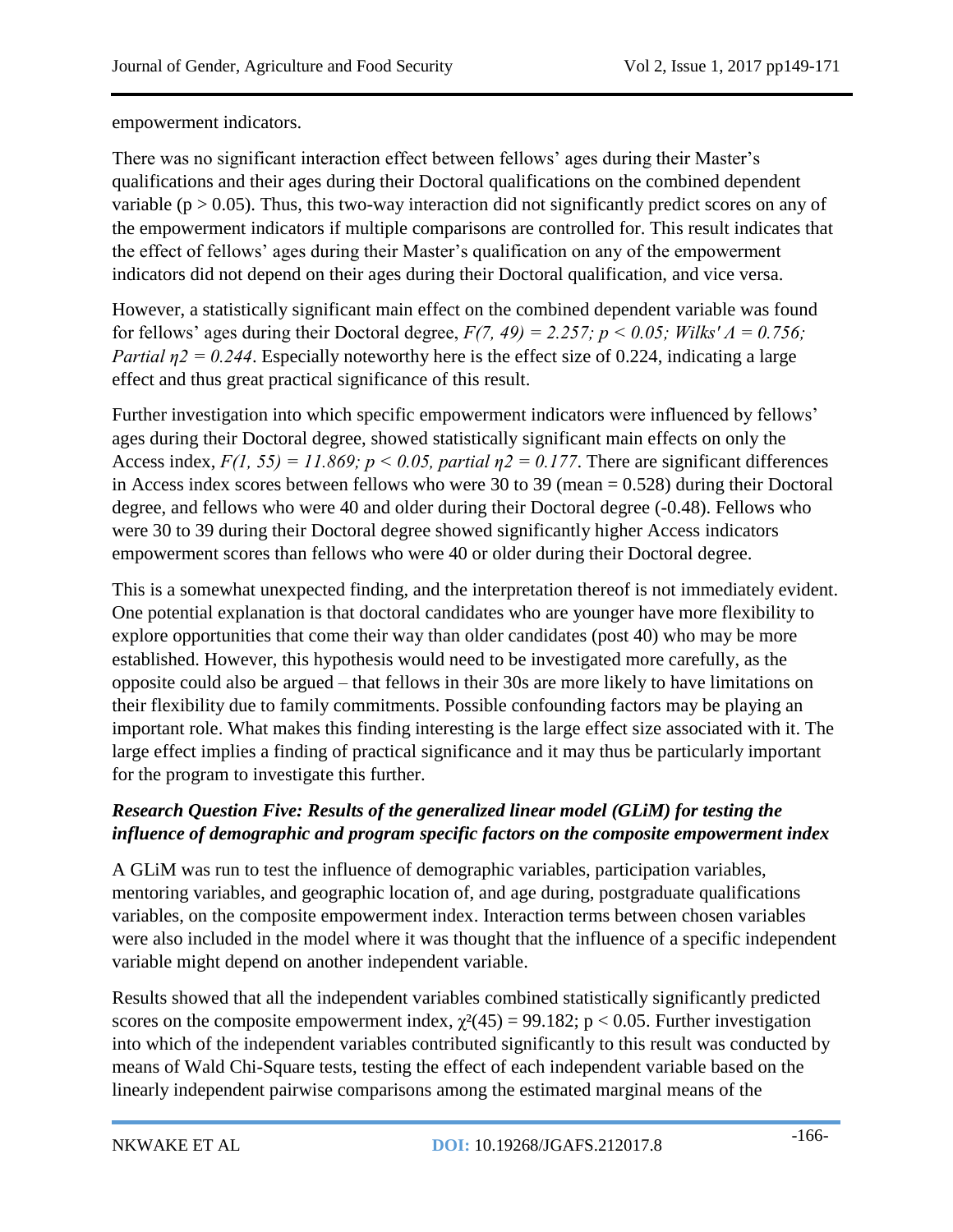independent variable categories. These test results can be seen in Table 9 below.

#### **Table 9: Results Generalized Linear Model**

|                                                                          | Wald Chi-Square | df             | Sig.  |
|--------------------------------------------------------------------------|-----------------|----------------|-------|
| Mentor gender                                                            | 0.086           | 1              | 0.769 |
| Master's degree geographic region                                        | 0.712           | $\overline{2}$ | 0.700 |
| Doctoral degree geographic region                                        | 26.756          | $\overline{2}$ | 0.000 |
| Age during Bachelors                                                     | 0.937           | 3              | 0.817 |
| Age during Master's                                                      | 42.391          | 3              | 0.000 |
| Age during Doctoral degree                                               | 13.599          | 3              | 0.004 |
| Mentor age                                                               | 3.045           | $\overline{2}$ | 0.218 |
| Age at start of fellowship                                               | 8.037           | 3              | 0.045 |
| Mentor contact frequent enough                                           | 7.802           | $\overline{2}$ | 0.020 |
| How beneficial mentoring has been                                        | 0.510           | $\overline{2}$ | 0.775 |
| International or African/national conference                             | 10.901          | $\overline{2}$ | 0.004 |
| Selected for Advanced Science training (yes/no)                          | 3.372           | 1              | 0.066 |
| Completed role modelling event                                           | 0.913           | 1              | 0.339 |
| Age during Master's * Age during Doctoral degree                         | 111.598         | 13             | 0.000 |
| Mentor age * How beneficial mentoring has been                           | 7.065           | 8              | 0.530 |
| Mentor gender * Mentor age                                               | 5.080           | 5              | 0.406 |
| Mentor gender * How beneficial mentoring has<br>been                     | 4.021           | 5              | 0.546 |
| Master's degree geographic region * Doctoral<br>degree geographic region | 42.506          | 7              | 0.000 |

*\*Note: The Wald Chi-Square tests the effect of each independent variable based on the linearly independent pairwise comparisons among the estimated marginal means*

Table 9 shows that there were statistically significant interaction effects on the composite empowerment index between

- Master's degree geographic region and Doctoral degree geographic region,  $\chi^2(7)$  = 42.506;  $p < 0.05$ ,
- Age during Master's degree and age during Doctoral degree  $\chi^2(13) = 111.598$ ; p < 0.05.

However, multiple comparisons by means of a Tukey HSD test with a Bonferroni correction showed that there were no significant interaction effects that did not involve the missing category, for both the interaction between Master's degree geographic region and Doctoral degree geographic region, and the interaction between age during Master's degree and age during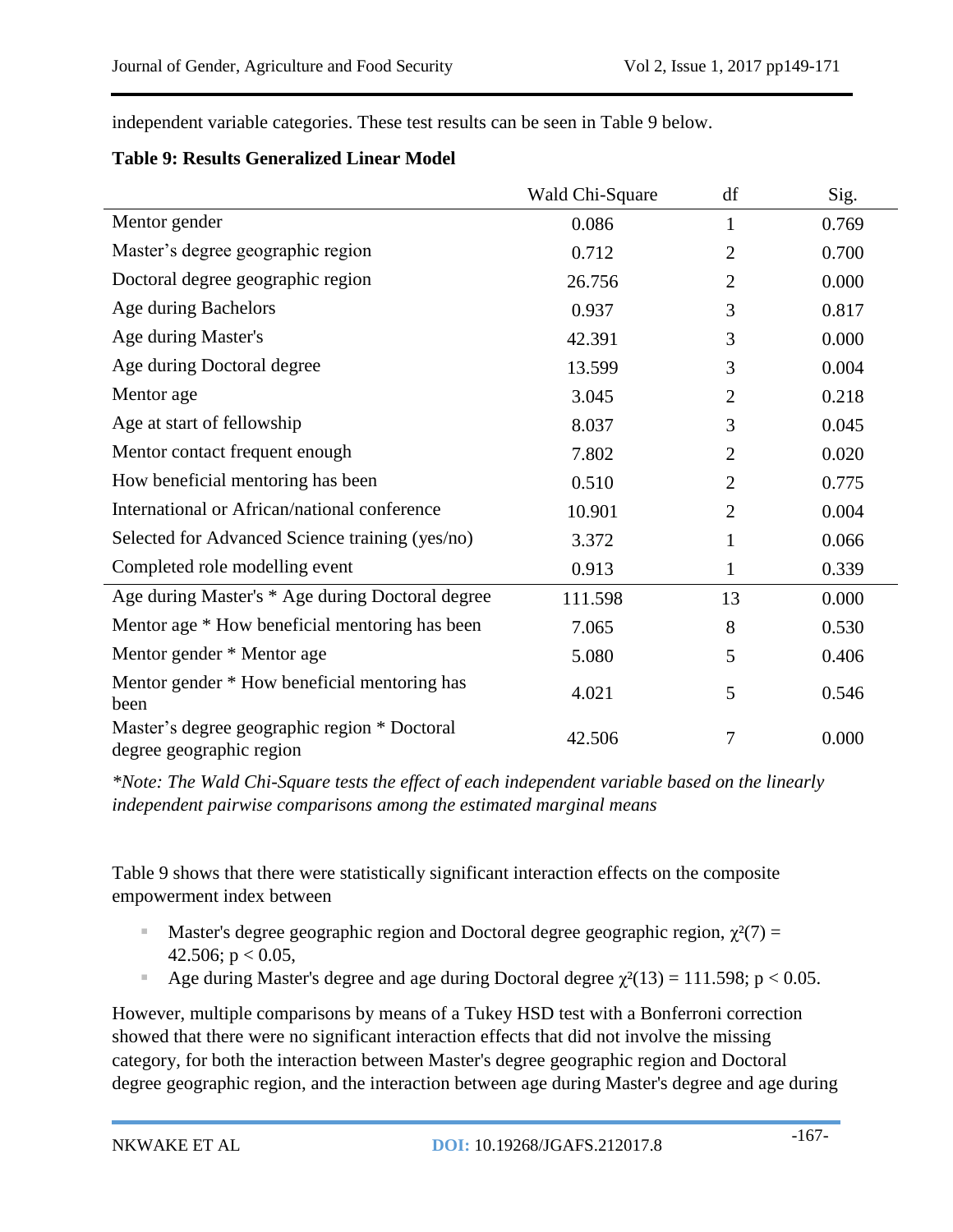Doctoral degree. Thus, for individuals who had data available for Master's degree geographic region and Doctoral degree geographic region, the two variables did not interact significantly with each other. The same applies for age during Master's degree and age during Doctoral degree.

Due to this lack of significant interaction effects, the main effects for all variables in the model were interpreted. Table 9 above shows that there were significant main effects on the composite index of empowerment for

- $\blacksquare$  doctoral degree geographic region,  $\chi^2(2) = 26.756$ ; p < 0.05,
- age during Master's degree,  $\chi^2(3) = 42.391$ ; p < 0.05,
- age during Doctoral degree,  $\chi^2(3) = 13.599$ ; p < 0.05,
- age at start of fellowship,  $\chi^2(3) = 8.037$ ; p < 0.05,
- satisfaction with the frequency of mentor contact,  $\chi^2(2) = 7.802$ ; p < 0.05,
- and the type of conference attended,  $\chi^2(2) = 10.901$ ; p < 0.05.

For Doctoral degree geographic region, multiple comparisons with a Bonferroni adjustment revealed that there were significant differences in the composite empowerment index scores between fellows who attained their Doctoral degrees in Africa or nationally, and fellows who studied for their Doctoral degrees internationally ( $p < 0.05$ ). Fellows who studied in Africa or nationally obtained higher composite empowerment index (Mean  $= 0.227$ ) scores than fellows who studied internationally (Mean  $= -0.483$ ).

Although the researcher was interested in understanding if the geographic location where fellows obtained their degree impacted on the extent to which they benefitted from the fellowship, no directional hypothesis was assumed prior to investigating this, and no programmatic elements have been linked to a rationale that assumes there are differences. Further exploration is required to help understand the underlying factors linked to these differences or to identify other confounding variables that may be influencing the result. Whether this finding has the potential to inform program design should be informed by this further analysis.

For both age during Master's degree and age during Doctoral degree, as well as for age at start of fellowship, multiple comparisons showed that significant differences between the categories were limited to comparisons with the missing categories. There were therefor no significant differences between the age categories for fellows who had data available for either age during Master's degree, age during Doctoral degree or age at start of fellowship.

For fellows' satisfaction with the frequency of contact with their mentors, after adjustment for multiple comparisons, no significant effect on the composite empowerment index scores could be found between any of the categories ( $p > 0.05$ ). The mean composite index empowerment scores for each of the categories can be seen in Table 9 above.

Finally, for the type of conference fellows attended, multiple comparisons with a Bonferroni adjustment revealed that there were significant differences in the composite empowerment index scores between fellows who attended no conferences, and fellows who attended either African / national or international conferences ( $p < 0.05$ ). Fellows who attended either African / national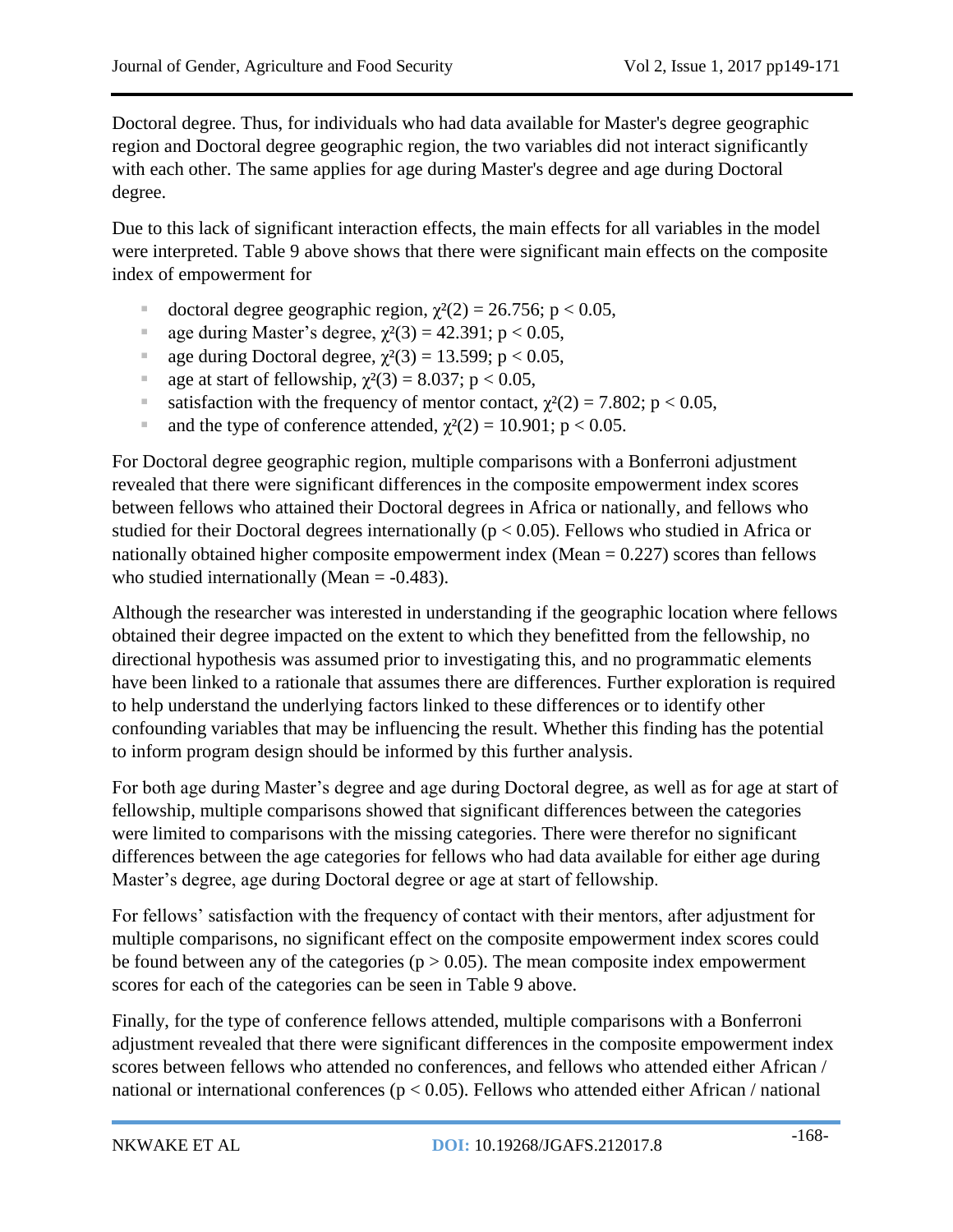**95% Wald Confidence Interval**

or international conferences obtained higher composite empowerment index scores than fellows who did not attend any conferences (Table 10). This resonates with the findings from Research Question One, and underpins the value of the conference within the program.

|                             | <b>Mean</b> | <b>Std. Error</b> | Lower    | Upper |
|-----------------------------|-------------|-------------------|----------|-------|
| African/National conference | 0.0601      | 0.148             | $-0.229$ | 0.350 |
| International conference    | 0.0360      | 0.138             | $-0.233$ | 0.306 |
| None                        | $-0.187$    | 0.127             | $-0.436$ | 0.061 |

## **Table 10: Descriptive statistics for composite indicator by conference attendance**

Given that the analysis was of an exploratory nature, the model did not include all program activities or demographic variables. It can thus not be concluded that conferences are the most important component of the fellowship; however, it can be confidently concluded that they play an important role in empowering female scientists – and that international conferences may have additional value for fellows' inner change (i.e. confidence and motivation).

Future analysis can consider investigating which course offerings (leadership training, science writing training and other workshops) contribute to the various indicators and the overall composite index.

### **Conclusion**

While indices have their limitations, especially in relation to complex and context-sensitive phenomena as argued earlier in this paper, they also have advantages; opportunities for their use in empowerment measurement are so prevalent. However, it is necessary is to understand when it is meaningful to apply indices, intersperse our interpretations with needed caveats, and innovate around improving indices strengths and reducing the risks of their limitations.

The exploratory analyses in this article have illustrated the value of indices for confirming theory of change models and for informing program design. The article has also successfully demonstrated how mixed-methods data can successfully be integrated into indices – potentially overcoming one of the inherent challenges of using indices.

Taking these initial findings as a base, the opportunity now exists for further refining the index, possibly considering how the index could be adapted for application outside of the AWARD program as a generalized index for measuring the empowerment of female scientists. This could involve incorporating additional components to the framework borrowing from other indices of women's empowerment reviewed for this paper.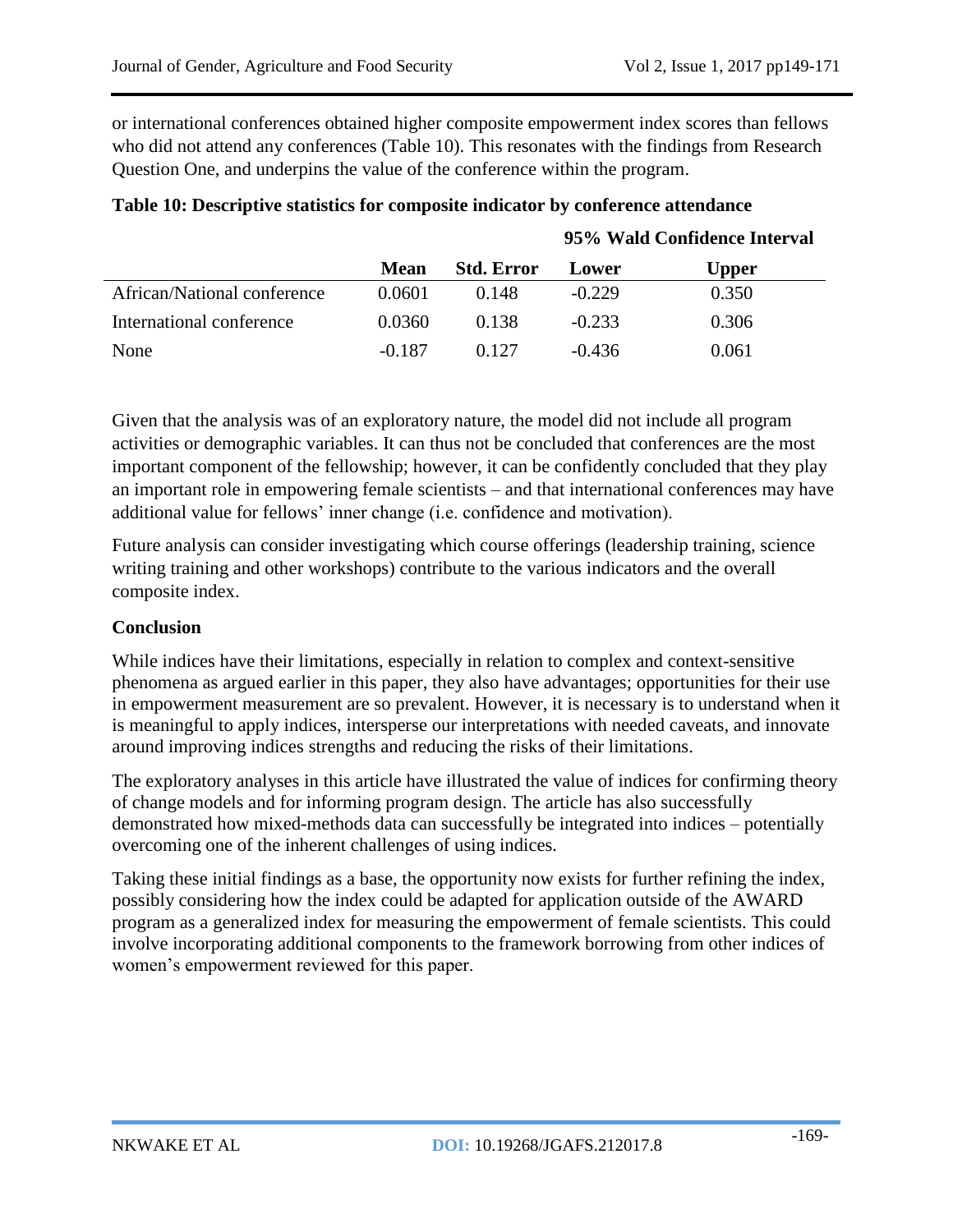### **References**

Alkire, S. and Ibrahim, S. (2007) *Agency and Empowerment: A proposal for internationally comparable indicators.* Oxford: University of Oxford.

Bhattacharya, J. and Banerjee, S. (2013) 'Women Empowerment as Multidimensional Capability Enhancement: An Application of Structural Equation Modeling. Poverty & Public Policy', *Special Issue: 2012 International Conference on Public Policy and Governance*, 4(3), pp. 79–98.

Coxe, S., West, S. and Aitken, L. (2012) 'Generalized Linear Models' in Little, T. D. (eds.). (2013). *The Oxford handbook of quantitative methods*. New York: Oxford University Press.

Charmes, J. and Wieringa, S. (2003) 'Measuring Women's Empowerment: An assessment of the Gender-related Development Index and the Gender Empowerment Measure', *Journal of Human Development*, 4(3), pp.419-435. DOI: 10.1080/1464988032000125773.

Chung, D., Kantachote, K., Mallick, A., Polster, R. and Roets, K. (2013) *Indicators of Women's Empowerment in Developing Nations.* Available at: https://www.lafollette.wisc.edu/images/publications/workshops/2013-women.pdf

Elsevier. (2017) *Gender in the Global Research Landscape.* Elsevier. Available at: [https://www.elsevier.com/research-intelligence/resource-library.](https://www.elsevier.com/research-intelligence/resource-library)

IFPRI/USAID (2012) *Women's Empowerment in Agriculture Index (WEAI).* Available at <http://www.ifpri.org/publication/womens-empowerment-agriculture-index>

The Hunger Project (2015) *Women's Empowerment Index (WEI).* Available at [www.thp.org.](http://www.thp.org/)

Kabeer, N. (2001) 'Reflections on the Measurement of Women's Empowerment—Theory and Practice', in Sisask, A. (eds.) *Discussing Women's Empowerment—Theory and Practice*. Stockholm, Sweden: Novum Grafiska AB, pp. 17–54.

Kraimer, M. L., Seibert, S. E. and Liden, R. C. (1999) Psychological Empowerment as a Multidimensional Construct: A Test of Construct Validity. *Educational and Psychological Measurement*, 59(1), pp.127-142.

Noordeloos, M. (Ed). (2015) *Empowering African women scientists through career-development fellowships. Nairobi, Kenya: African Women in Agricultural Research and Development.* Available at: [http://awardfellowships.org/joomla-](http://awardfellowships.org/joomla-website/images/downloads/publications/AWARD%20Empowering%20African%20women%20scientists%20through%20career-development%20fellowships-reduced.pdf)

[website/images/downloads/publications/AWARD%20Empowering%20African%20women%20s](http://awardfellowships.org/joomla-website/images/downloads/publications/AWARD%20Empowering%20African%20women%20scientists%20through%20career-development%20fellowships-reduced.pdf) [cientists%20through%20career-development%20fellowships-reduced.pdf](http://awardfellowships.org/joomla-website/images/downloads/publications/AWARD%20Empowering%20African%20women%20scientists%20through%20career-development%20fellowships-reduced.pdf)

Pintér, László. (2013) *A Training Manual on Integrated Environmental Assessment and Reporting.: Training Module 4.* United Nations Environment Programme. Available at: [http://www.unep.org/ieacp/iea/training/manual/module4/1092.aspx.](http://www.unep.org/ieacp/iea/training/manual/module4/1092.aspx)

Pereznieto, P. and Taylor, G. (2014) 'A review of approaches and methods to measure economic empowerment of women and girls', *Gender & Development*, 22(2), pp.233-251. DOI: 10.1080/13552074.2014.920976.

Samman, E. and Santos, M.E. (2009) *Agency and Empowerment: A review of concepts,*